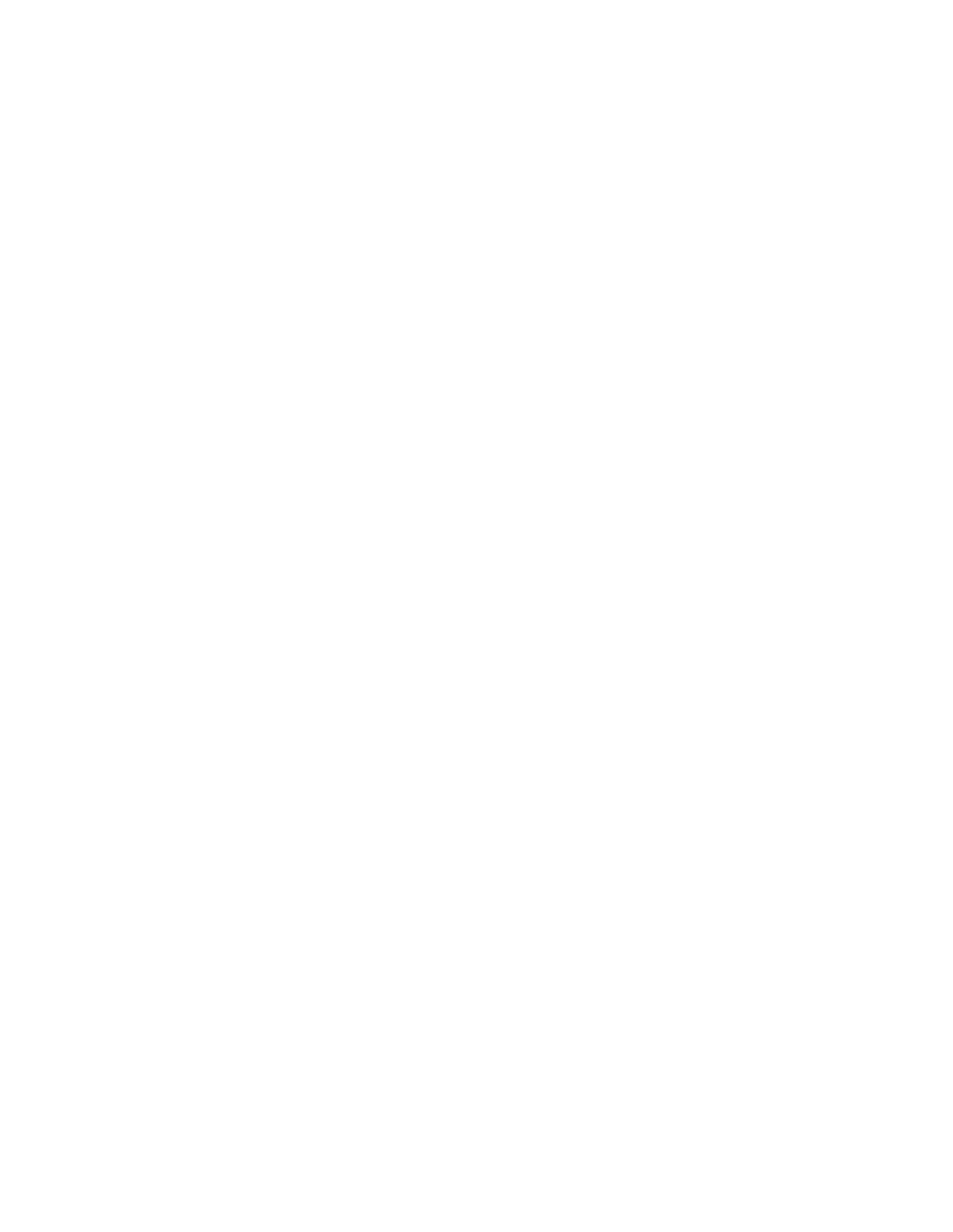# **Contents**

| $\mathbf{2}$            | Welcome                                     |
|-------------------------|---------------------------------------------|
| $\overline{\mathbf{3}}$ | Your 2019-2020 Leadership Team              |
| 4                       | Membership and Marketing Awards             |
| $6\phantom{1}6$         | <b>Education Awards</b>                     |
| 16                      | Club Awards                                 |
| 19                      | <b>District Awards</b>                      |
| 20                      | <b>COVID Awards</b>                         |
| 23                      | Distinguished Clubs                         |
| 24                      | Kaizen & District Director's Quality Awards |
| 25                      | Distinguished Areas & Divisions             |
| 26                      | <b>Special Recognition Awards</b>           |
| 27                      | Thanks To                                   |
| 28                      | District 25 Clubs 2019-2020                 |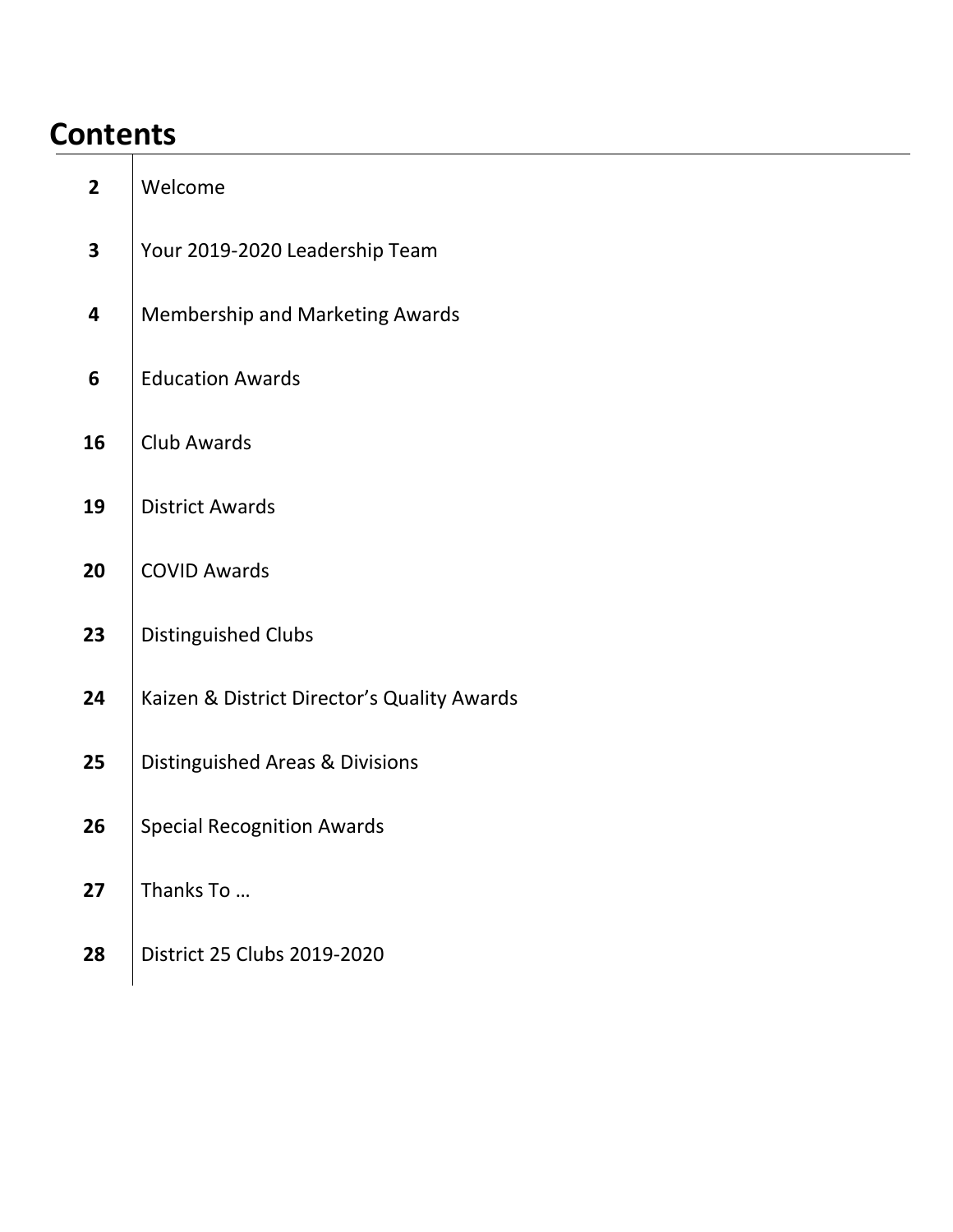**Welcome to the District 25 Annual Awards Banquet.** Tonight, we get one more chance to Celebrate You, Seventy Years Strong!

As we celebrate the awesomeness of D25, *Under The Sea*, I want to express my gratitude for the high honor of being your servant leader. The flood of joy that comes from watching you succeed is a high I will continue to chase. (Just don't tell my husband.)

This year wasn't all forehead selfies and musical Tourette's - we have worked, hard. We have been pushed to our limits and beyond. We have made tough decisions and lived through them... but I wouldn't trade one single second of it. Well, there's that little thing called COVID I might consider trading…

This year I have been surrounded by your success, your pictures of joy, and your thunderous applause of achievement. This didn't look like a normal Toastmasters year, but so what? Normal is boring. Our worlds were turned upside down and you continued to push yourself to reach your goals. You continued to celebrate all achievements. You continued becoming a better you!

Never have I been a part of something that's made me smile so big and laugh so hard that my face hurt for days! This evening as we walk through the knowledge gained, remember the friendships made, and celebrate that our highest goals were obtained take a moment to consider the conditions we did this in and know that if you can accomplish this, nothing can hold you back from reaching even higher goals.

Congratulations on a fantastic year and being here to celebrate with us, Under the Sea! For the final time, I'm Celebrating You, Seventy Years Strong!

Jamie Pickering District Director, 2019-2020 Celebrating You 70 Years Strong

*"While we are living in the present, we must celebrate life every day, knowing that we are becoming history with every work, every action, every deed." – Mattie Stepanek*

Welcome to Pier D25. How much did you celebrate this year? Tonight, we are "Celebrating You" one last time.

We celebrate every lifelong learner who proved to themselves they might be down but not out. We commemorate every leader who walks the talk. There is You, Me, US who remembered to not neglect our personal goals while helping others do well. With each announcement, remember a world of endless possibilities and adaptabilities we've found in District 25 Toastmasters.

Are you ready to dive into tonight's celebration?

Checklist: Mask - check Fins – check Tank – check

We are ready! "Celebrating YOU, Under The Sea"!



Joyce Trimble Awards Banquet Co-Chair



Awards Banquet Co-Chair



District Director 2019-2020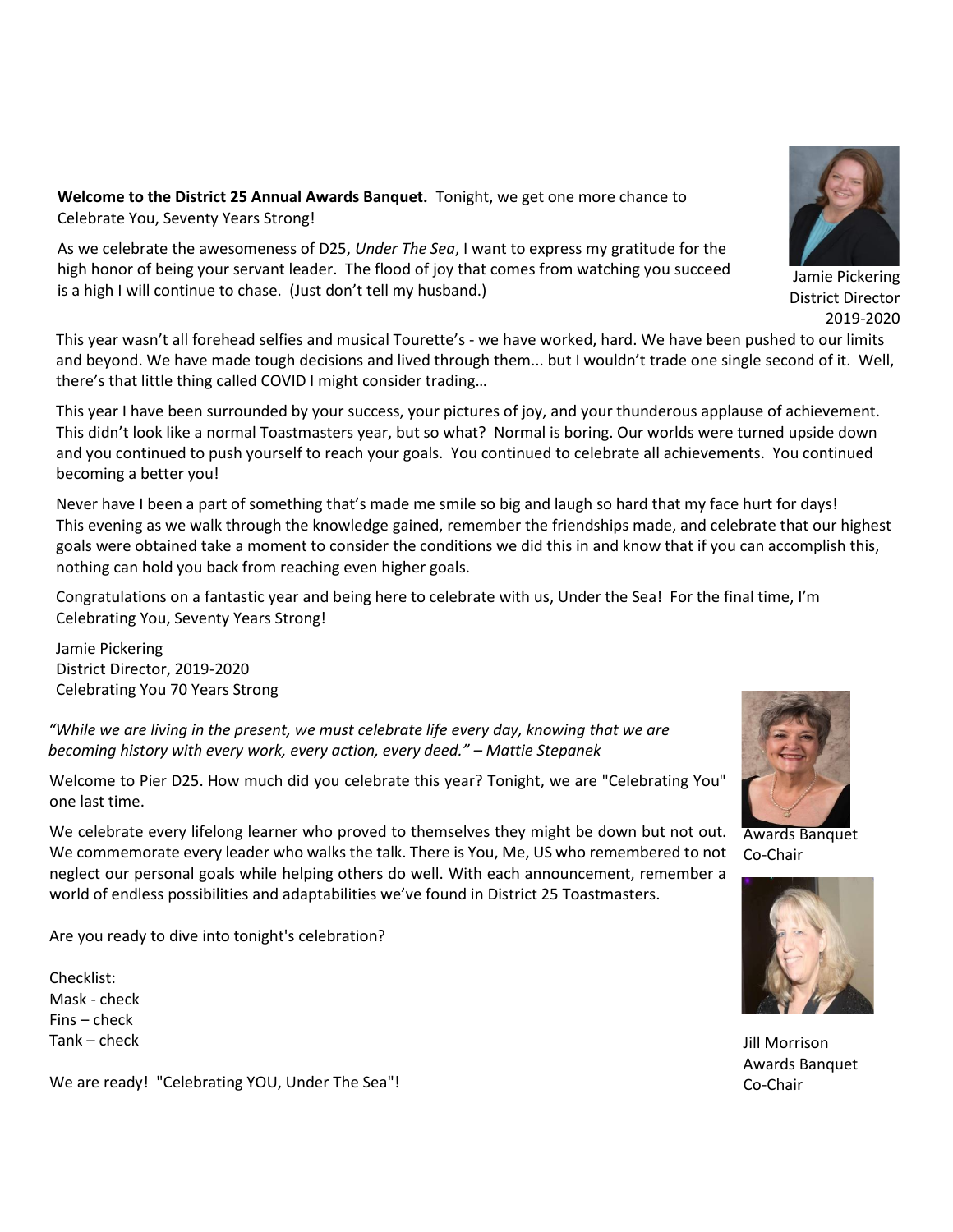# 2019-2020 Leadership Team





**Jamie Pickering Chris Raneri Bobby Madera** 



**District Director Program Quality Director Club Growth Director** 





**Thad Mantaro Melissa Avalos Larry Core Robi Ley**







 **Ninfa Flewitt Timothy Fields Jen Romaszewski Chuck Mencke**







Division A Director Division B Director Division C Director Division D Director





 **Kelley Kukreja Susan Thompson Amanda Vasquez** Division E Director Division F Director Division G Director

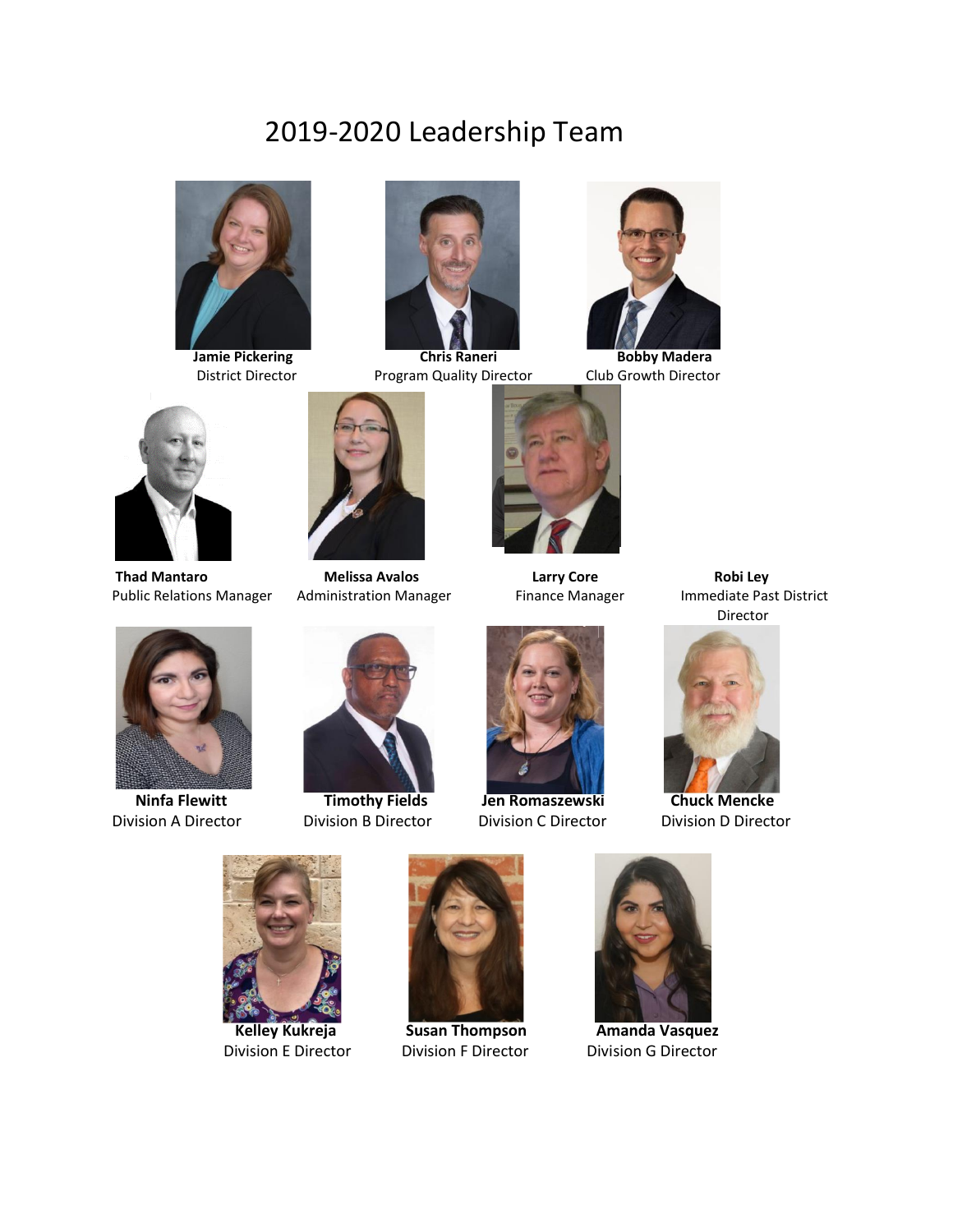# **Membership and Marketing Awards**

#### **Smedley Award**

Clubs that add 5 or more new, dual or reinstated members between August 1 and September 30 receive the Smedley Award and a ribbon from Toastmasters International.

| <b>Club Name</b>                | <b>Members Added</b> | <b>Club Name</b>     | <b>Members Added</b> |
|---------------------------------|----------------------|----------------------|----------------------|
| <b>ARBOR</b>                    |                      | Roanoke Texas        |                      |
| Beach                           |                      | Southlake            |                      |
| <b>Connection Communicators</b> | 10                   | Thumbs Up            |                      |
| <b>Crefmasters</b>              | 10                   | <b>XPO Logistics</b> | 12                   |

#### **Talk Up Toastmasters Award**

Clubs that add 5 or more new, dual or reinstated members between February 1 and March 30 received the Talk Up Toastmasters Award and a ribbon from Toastmasters International.

| <b>Club Name</b>          | <b>Members Added</b> | <b>Club Name</b>                   | <b>Members Added</b> |
|---------------------------|----------------------|------------------------------------|----------------------|
| Afterburners              |                      | <b>MidCities Achievers</b>         |                      |
| Energizers                | 6                    | Thumbs Up                          | ь                    |
| <b>Flagship Speakers</b>  | ь                    | <b>Toastmasters Gartner Irving</b> |                      |
| Las Colinas Communicators | 5                    | <b>XPO Logistics</b>               | 10                   |

#### **Beat the Clock Award**

Clubs that add 5 or more new, dual or reinstated members between May 1 and June 30 received the Beat the Clock Award and a ribbon from Toastmasters International.

| <b>Club Name</b>          | <b>Members Added</b> | <b>Club Name</b>     | <b>Members Added</b> |
|---------------------------|----------------------|----------------------|----------------------|
| Colleyville               | 10                   | Panther City         |                      |
| <b>Dyess</b>              | 5                    | Pro A.M.             | 6                    |
| Lakeside                  | 8                    | <b>Smiling Stars</b> |                      |
| Las Colinas Professionals |                      | Tip Top              |                      |
| <b>Oratory Excellence</b> | 22                   | Vista Ridge          | 10                   |

#### **Club Sponsor**

Members who support the mission of the district by extending the benefits of the Toastmasters program and sponsoring the formation of a new Toastmasters Club may receive credit towards the Distinguished Toastmaster and a successful club sponsor certificate from Toastmasters International.

| <b>Sponsor</b>    | <b>New Club</b>        | <b>Sponsor</b>         | <b>New Club</b>                    |
|-------------------|------------------------|------------------------|------------------------------------|
| Michael Edmond    | DTCC - Dallas          | Neha Ganatra           | <b>Mindful Masters</b>             |
| Celina Wilson     | DTCC - Dallas          | Renee Ruff             | Safran Serve Denton                |
| Elly Malaxos      | Fear-Less              | Pat Smith              | Safran Serve Denton                |
| Prakash Murthy    | Fear-Less              | Jennifer Montgomery    | <b>Toastmasters Gartner Irving</b> |
| MaryAnn Barna     | Link                   | <b>Bettie Williams</b> | <b>Toastmasters Gartner Irving</b> |
| Samuel D. Hartman | Link                   | Claire Hoover          | <b>Zillow Group</b>                |
| Jose Feliciano    | <b>Mindful Masters</b> | Christina Reece        | <b>Zillow Group</b>                |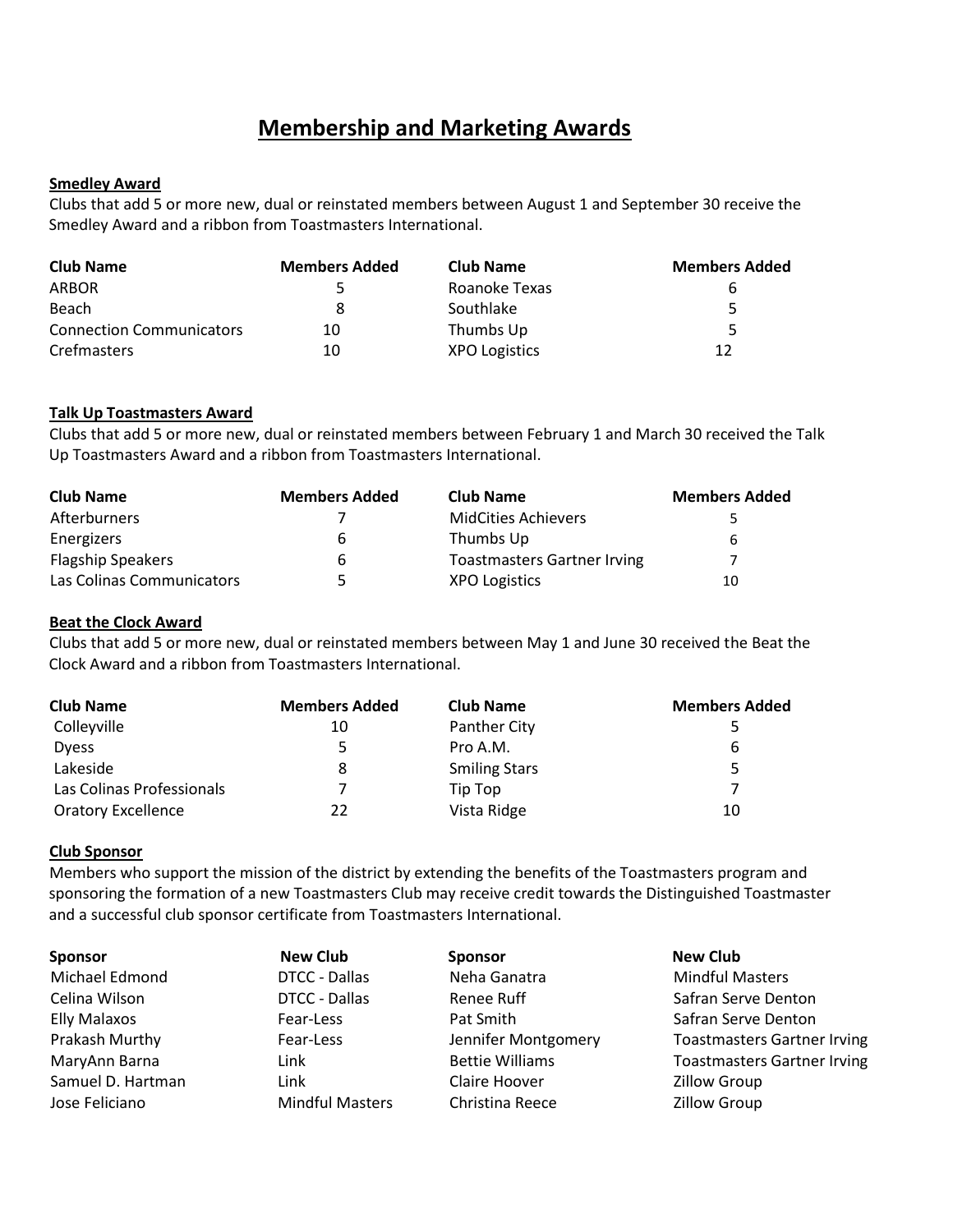# **Membership and Marketing Awards**

#### **Club Mentor**

Members assigned by the District Director to serve six months as a club mentor for a newly chartered club may receive credit towards their Distinguished Toastmaster and a successful club mentor award certificate from Toastmasters International.

Jyothi Eppalapalli Mindful Masters

# **Mentor New Club Mentor New Club** Karen Coleman **National Coleman Coleman Coleman DTCC** - Dallas **Michelle Bayes** Mindful Masters Mindful Masters Elicia Cook **Fear-Less** Fear-Less Eloy Pascal Contreras Zillow Group Orestes Pena Fear-Less Matthew Daniel Zillow Group

Thronn Hicks DTCC - Dallas Chuck Mencke Toastmasters Gartner Irving

#### **Club Coach**

Members appointed to serve as a club coach and are successful in achieving Distinguished or better receive credit towards their Distinguished Toastmaster and a successful club coach award certificate from Toastmasters International.

| <b>Club Coach</b>      | <b>Club Name</b>          |
|------------------------|---------------------------|
| Kristina Kendall       | Colleyville               |
| Chris Raneri           | Las Colinas Professionals |
| Jeannie Turley         | <b>Panther City</b>       |
| Jim F. Hummel          | <b>Panther City</b>       |
| <b>Steven Timmons</b>  | Pro A.M.                  |
| Lola Stone             | Six Twenty Nine           |
| Samuel D. Hartman      | <b>Six Twenty Nine</b>    |
| Biljana Karamehmedovic | Tip Top                   |
| Scott Benjamin         | Tip Top                   |

#### **Year End Result**

President's Distinguished Distinguished President's Distinguished President's Distinguished President's Distinguished Distinguished Distinguished President's Distinguished Top **School** President's Distinguished

#### **Five Star Club**

In order to receive the Five Star award, a club must submit semi-annual renewals on time during September and March, add 4 members, add 4 more members, and end the year with a base membership of 20 or net gain of 5.

| Abilene                                | Colleyville                     | Lakeside                       | Roanoke Texas                      |
|----------------------------------------|---------------------------------|--------------------------------|------------------------------------|
| <b>ACH Renaissance</b>                 | <b>Connection Communicators</b> | Mercedes-Benz Starspeakers     | Savvy Sayers                       |
| Afterburners                           | Crefmasters                     | <b>Microsoft Toasters 365</b>  | Skymasters                         |
| Airport                                | <b>Electric Toasters</b>        | <b>MidCities Achievers</b>     | <b>Smiling Stars</b>               |
| <b>Alliance Networks</b>               | Fear-Less                       | Mr. Cooper Speaks              | Southlake                          |
| <b>Allied Electronics Spellbinders</b> | <b>First Rate</b>               | <b>MS Texas Toast</b>          | Thumbs Up                          |
| <b>ARBOR</b>                           | <b>Flagship Speakers</b>        | Nissan                         | Tip Top                            |
| <b>Arlington Nooners</b>               | Flower Mound                    | Panther City                   | <b>Toastmasters Gartner Irving</b> |
| <b>Barrels and Banter</b>              | Golden Triangle                 | Plus-Two                       | <b>WBC Toastmasters</b>            |
| Bethesda                               | <b>Irving</b>                   | Pro A.M.                       | World Renowned GP                  |
| <b>Burleson</b>                        | <b>Keller Communicators</b>     | Progressive Ldrs of Denton Cty | <b>XPO Logistics</b>               |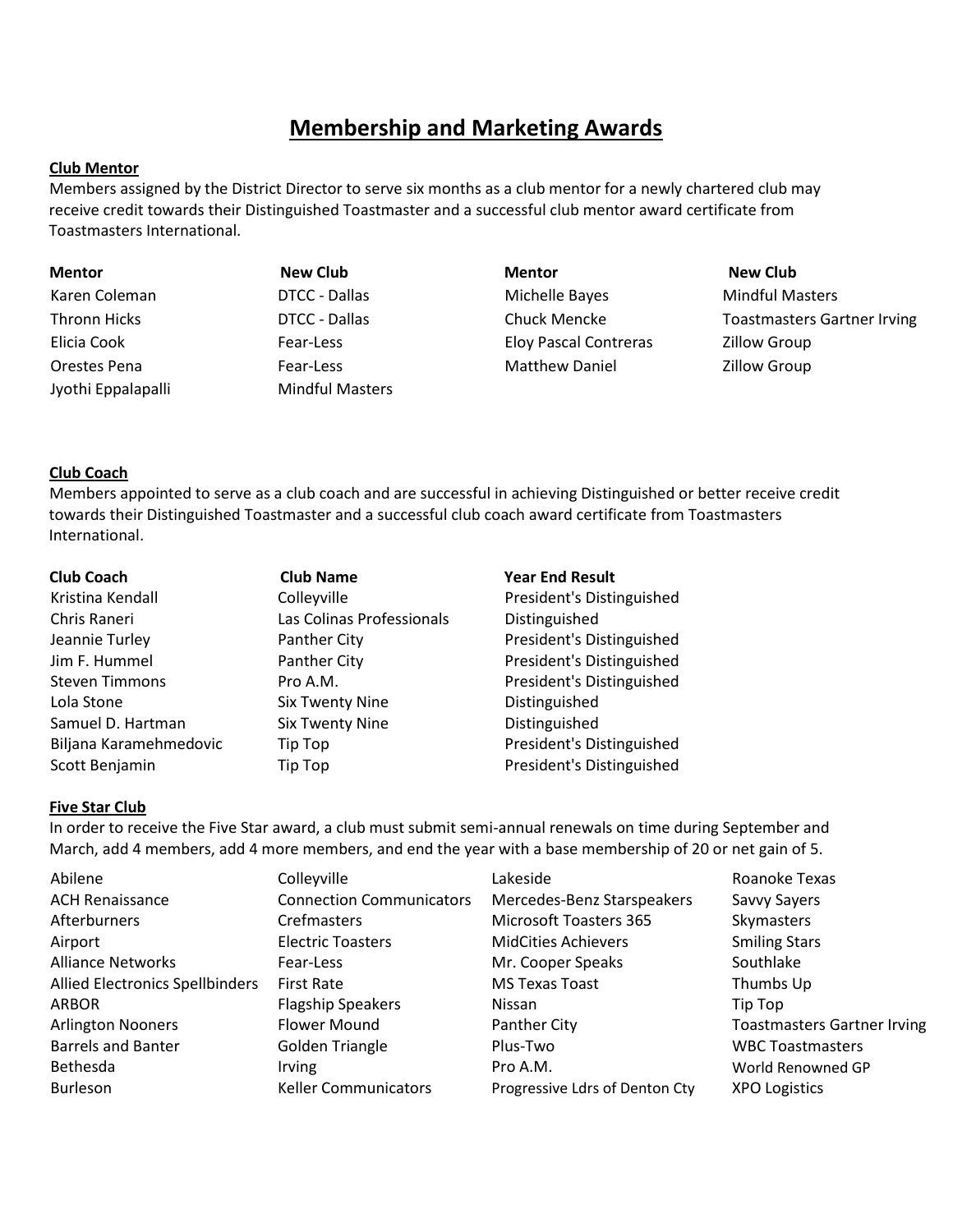# **Membership and Marketing Awards**

#### **Members Sponsoring Three or More Members**

Godfred Ahuma Albert Florentino Setma Maddox Sara Seese Barbara Alvarez Marcheta Gardner Tracy McConnell Ramesh Shaastri Bharvi Bhuta **Fursey Gotuaco Fursey Gotuaco** Kaleem Momin Laura Stewart Chad Boone **Rebecca Harvey Emily Murray** Emily Murray Shannon Stinnett James Churchill Cindy Hinckley Timothy Park Sandy Swan Eleasha Counts **Cedric James** Cedric James Kelly Pelkey Monique Tester Pamela Davis Jeff Johnson Orestes Pena Steven Timmons Keary Dennison **Maryanne Kotylo** Greg Pick Greg Pick Joyce Trimble Dawn Eck Mona Kurtz Nathaniel Roberts Gary Lee Webb Bill Erwin **Example 20** Viet Le Computer Computer Scott April Williams

# **Education Awards**

#### **Members Achieving Three or More Education Awards**

Godfred Ahuma **Michael Duckworth** Nora Loyd **Nora Low And Angles** Dianna Robison Angie Akmakjian Haiyan Fan Graham Lyon Joe Rodriguez Gary Alexander The Suite of Tose Feliciano Setma Maddox Setma Maddox Art Rolader Samuel Apata Timothy Fields Bobby Madera Sennifer Romaszewski Lynn Baldwin Jaide Flynn Rodrigo Madriga Conda Ross Kate Barlow **Maribeth Fontabla** Elly Malaxos **Marsha Sailer** Elly Malaxos Marsha Sailer Sandra Barron **Manusia Sanders** Judy Gaman **Kruthika Manohara** Jodie Sanders Janet Bates Neha Ganatra Corpreale Mariga Charles Sanzone Daniel Baumgartner Jorge Garcia Kimberly McBrayer Allison Schoening Terry Bay **Angie Garcia-Lavin** Denise McConnell Clint Seales Michelle Bayes Marcheta Gardner Tracy McConnell Cindy Sears-Clemmon Sara Beall **Sara Beall** Vicky Gardner **Patrick McGehearty** Heidi Seely Ed Beekman Ollie Garza Aaron McWhorter Sara Seese Robert Beideck **Branon Gilbert** Branon Gilbert Pedro Melendez **Pedro Diane Seidule** Jeanene Bell Nate Glover Chuck Mencke Antoinette Silas Ryan Bell **Norvell Golden** Teresa Mencke Phillip Silas Scott Benjamin Fursey Gotuaco Gary Miller Gary Miller James (Bill) Smith Krystal Besaw **Elizabeth Gray Marylee Mims** Sundra Smith Keith Boepple Shanna Haigh Aaliyah Miranda Thenisha Smith Chad Boone Christopher Halbert Danny Mok Jeanette Speed Charles Bowles **Michael Hall** Kaleem Momin Cheryl Spooner Liz Brenner Bill Hanke Chad Morgan Tina Steed Cassie Bullock Stephanie Harmon Emily Murray Laura Stewart Tiffany Bullock **Rebecca Harvey Communist Communist Communist Communist Communist Communist Communist Communist Communist Communist Communist Communist Communist Communist Communist Communist Communist Communist Communist** Sunny Canfield **Susan Hastings** Mark Novak Bonne Stroman Susan Carson **Pat Hasty** Pat Hasty **Pat Hasty** Timothy O'Conner Helena Studmire Celeste Castro **Castro Castro Connect Paniel Henderson** Sheba Panicker Sandy Swan Colin Catto Nina Henderson Melanie Pantoja Suzanne Sweeney

Phylliss Christian-Daniels Lisa Herrick Eloy Pascal Contreras Chiquita Taylor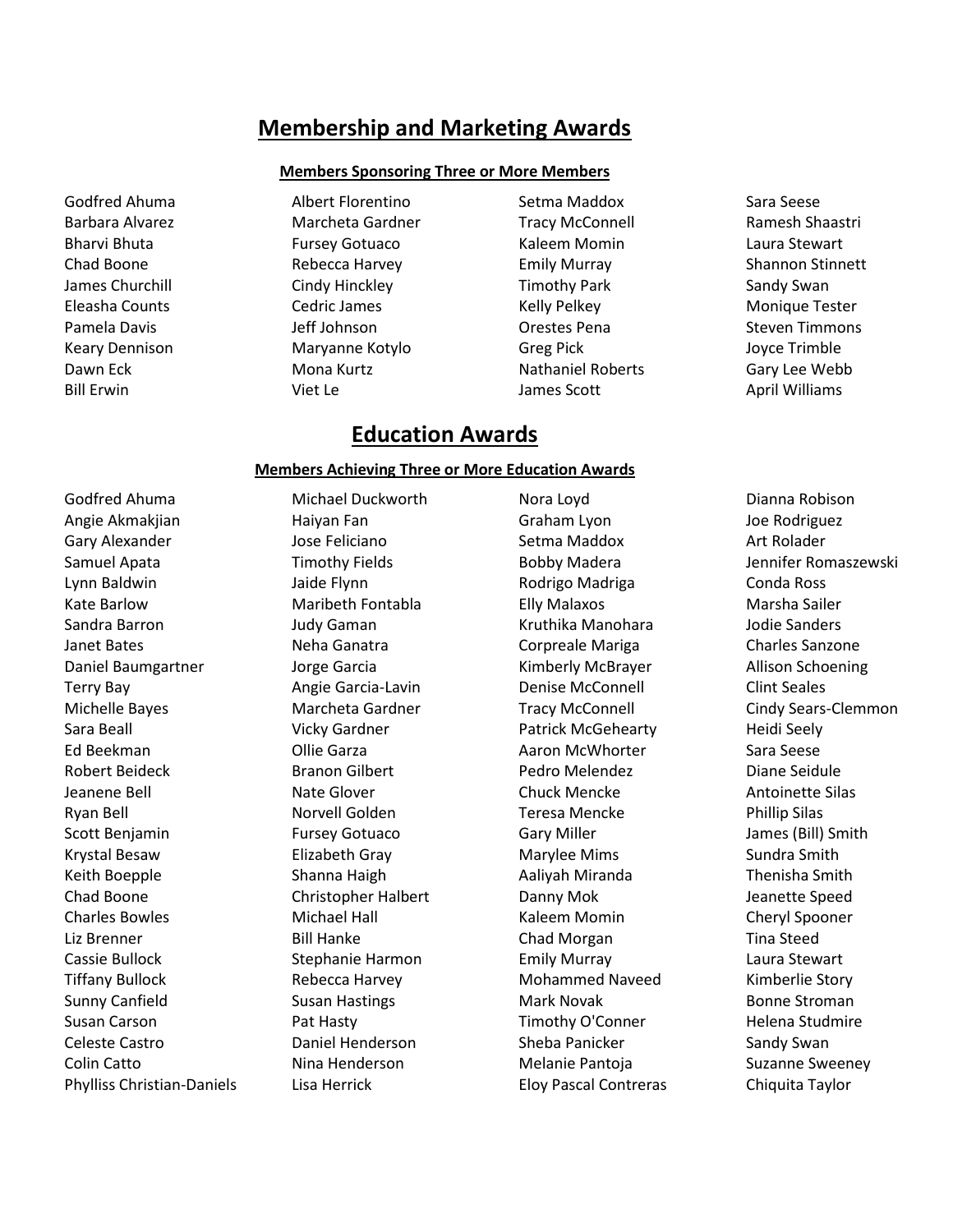#### **Members Achieving Three or More Education Awards (continued)**

Yousif Abushaaban Jyothi Eppalapalli Michael Levy (2) Cherry Rushin Oluwafemi Adenaike Jesse Espinoza Jarron Lewis Ricardo Ruvalcaba Sadia Ahmed **Tammy Estill Network Charlotte Wayne Lewis** Marsha Sailer Angie Akmakjian and Jon Evans and Robi Ley Robi Ley Robi Ley Marsha Sailer Archibald Alexander **Monique Evans** Bryan Lochhead **Design Constants Bryan** Lochhead Oscar Salazar Peggy Allen **Mathangkar Haiyan Fan** Bonnie Logan Nahaj Saleem Anis Ally Jose Feliciano Carol Makil Lynne Sanders Sam Amphay **Timothy Fields** Deepthi Mallisetty Charles Sanzone Samuel Apata **Ricardo Fierro** Rebecca Mandujano Brandon Savell Mauricio Arevalo Ninfa Flewitt Thaddeus Mantaro Mac Saydometov Nader Armoush **Maribeth Fontabla** Yvonne Manuel Harry Schneider Matt Arrambidez Donna Fossmeyer Corpreale Mariga Laura Schrengohst Mary Badarack **Eunice Francis** Serge McAuliffe Clint Seales (2) Shridharan Balachandran Brittany Frey Rhonda McCarty Cindy Sears-Clemmons (2) Mickey Barker **Mickey Barker Alexis McKelvie Heidi Seely** Alexis McKelvie **Heidi Seely** Thomas Bass **Sara Seese** Judy Gaman **Pedro Melendez** Sara Seese Robert Beideck **Mary Gano Mary Gano** Jim Melfi **Reema Seth** Jeanene Bell Jorge Garcia Chuck Mencke Karen Shadden

Karen Coleman **Michael Hoffman** Diana Patton Nitin Tekchandani George Comiskey **Curtis Holland** Scott Payne Sherri Terando Charles Condit Jim Hummel Kelly Pelkey Monique Tester Alex Conrad **Alex Conrad** Jeff Johnson **Clifton Theus** Orestes Pena Clifton Theus Elicia Cook Michelle Johnson Janice Peterson Ian Tilley Faith Louise Cooper **Brandon Jones** Karen Phelps Steven Timmons Larry Core Biljana Karamehmedovic Greg Pick Lucas Tober Glenda Curry **Priya Karnik Manusiya Curry Priya Karnik** Jamie Pickering Thomas Torlincasi Matthew Daniel **Tammy Kasterke** Allan Pickering Allan Pickering Allam Pickering Allam Pickering Allam Pickering Allam Pickering Allam Pickering Allam Pickering Allam Pickering Allam Pickering Allam Pickering Allam Pickerin Hollis Davis **Alberto Pineda** Gearnic Turley **Alberto Pineda** Jeannie Turley Glenda Debenport Kristina Kendall Ernestina Piñones Amanda Vasquez Sonal Deolasi **National 20 Sonal Deolasi** Cary Lee Webb **Zul Khoja** Dawn Pitts **Gary Lee Webb** Mary Dilling The Mendy Knutson Communication Alonda Price The Sandra Weinstein Sandeep Diwakar **Ricky Landerman** David Randolph Bettie William Jennifer Dodd Vanessa Lang Chris Raneri Yolanda Williams Saritha Dominic Richard Layne Christopher Rasmussen Haritha Yalamanchili Suzanna Dooling **Michael Levy** Lawrence Reid **Donna Young** Cuzanna Dooling

Kevin Coffey **Marian Hicks** Marian Hicks Marshall Patterson Wes Taylor Calvin Dorsey Robi Ley Jacques Renaux James Zhang

#### **Level 1**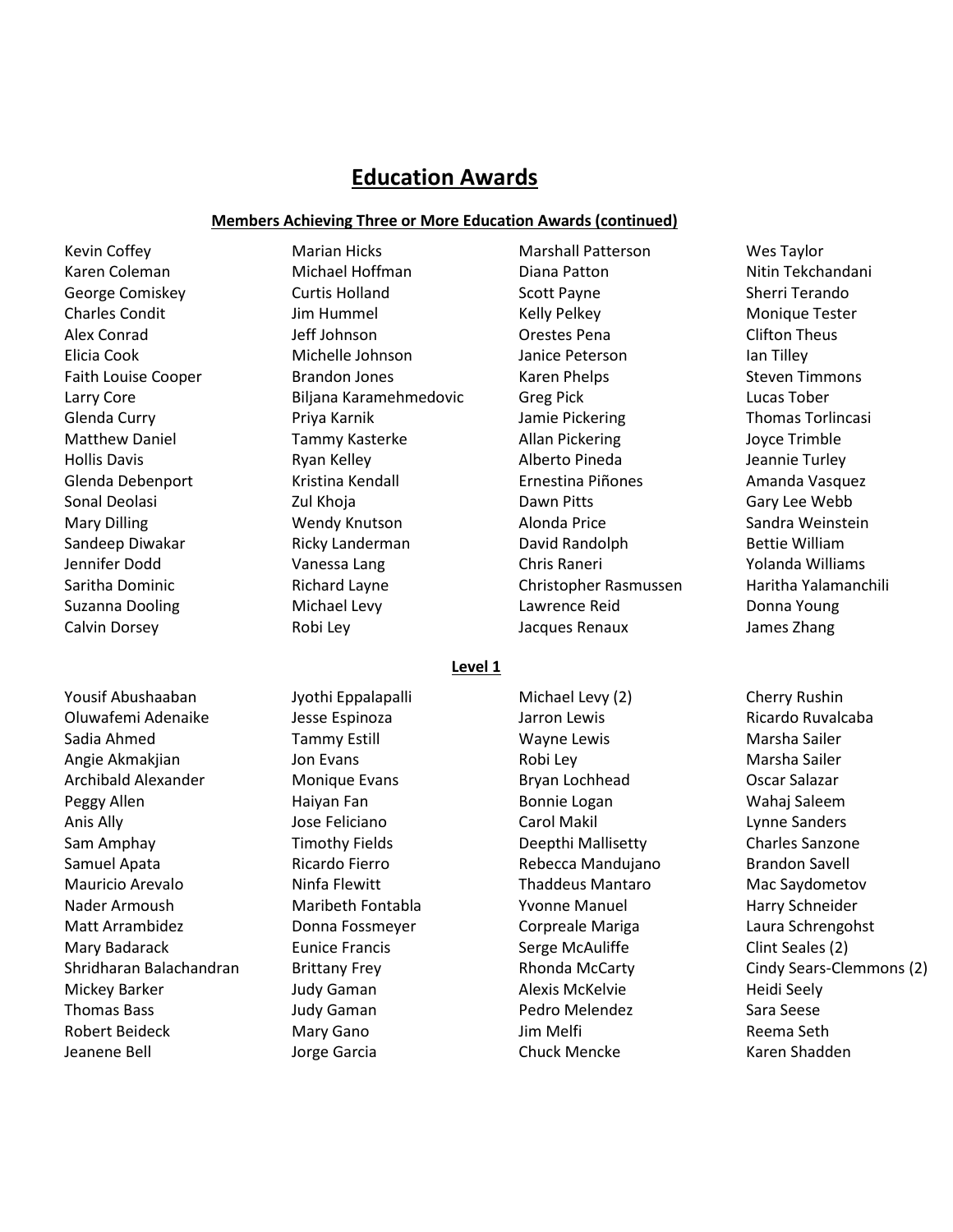#### **Level 1 (continued)**

Ryan Bell **Shannon Meyers** Shannon Meyers Sedrick Shadden Shannon Meyers Sedrick Shadden Shadiya Bello **Marcheta Gardner** Carmen Miller **Carmen Miller** Dawn Shannon Shane Bender Savannah Miller Savannah Miller Savannah Miller Krishna Shukla Carol Benson Brice Gaston Aaliyah Miranda Susan Sigler Katherine Bisson Sergio Giacoman Soto Anthony Miricho Timmothy Silva Joshua Blackmon Kyle Gibson Akshay Mishra Rahul Singh Keith Boepple **Kenneth Gladden** Natalie Mitchell **Ellen Slezak** Natalie Mitchell Ellen Slezak Chad Boone (2) **Nate Glover Robert Mittelsteadt** Andrew Smilie Charles Bowles Norvell Golden Justin Mogeni Cedrick Smith Liz Brenner Stephanie Golden Danny Mok Danielle Smith Walter Bright **Samantha Gomez** Aminah Momin James Smith James Smith Megan Brown Vintrice Goss Shyneka Montgomery Jeanette Smith Rachel Brown **Fursey Gotuaco** Ross Moore **Ross Moore** Joshua Smith Ronald Brown **Denise Gough Amber Morgan** Scott Smith Tiffany Bullock Elizabeth Gray Chad Morgan Prakash Somashekar Matthew Bunke **Darrin Green** Timothy Morgenthaler Jeanette Speed (2) Peter Burns **Reginald Greenwell** Susan Motley Cheryl Spooner (2) Steven Calame Cynthia Grieco Hans Mowrey Ben Sporl Sunny Canfield Allison Griffin Christoph Mueller Tina Steed Cate Cash Gheorghina Gruia Pavankumar Mummasani Helena Studmire Challis Castleberry **Sewit Habtegiorgis** Martin Munoz **Martin Munoz** Adam Sutton Celeste Castro **Shanna Haigh** Emily Murray **Emily Murray** Kristina Swinney Santiago Cervantes **Christopher Halbert (2)** Prakash Murthy Karen Switzer Aneisa Chambers Peter Hammer Yolanda Nolan Bradford Sylve James Chappel **Accomission Bill Hanke** Mark Novak Melissa Tacconi Meena Chhetry **Samuel D. Hartman** Eliane Nunn **Eliane Nunn** Jirapat Tanghongs Jae Kyoung Cho Diana Hartmann Helen Oduor Vandana Tanneru Brian Clanton **Rebecca Harvey** Ayoade Ogundeji Chiquita Taylor Chris Cloutier Bill Haynes Chris Omolo Nitin Tekchandani Jaime Cobb Byron Haynes Sondra O'Neal Sherri Terando Kevin Coffey Daniel Henderson Jason Owens Jacob Tesney Darcyle Cole Leandra Hernandez Melanie Pantoja Monique Tester Adam Coleman **Roderick Hicks** Heather Panuco Katie Thompson Charles Condit **Ilona Hines III Interventional Charles** Condit **Ian Tilley** Elicia Cook Nedra Hines Kiwitta Paschal Jamel Toth Lizbeth Cooley **Leandis Hodges** Ashvi Patel Mathew Valastro Ashvi Patel Mathew Valastro Eleasha Counts Michael Hoffman Marshall Patterson Kristina Valdez Paula Coursey **Rosemary Horton** Diana Patton **Ray Ashley Varela** Edgardo Covarrubias **Matuk Yusuf Hussein** Scott Payne Sherilyn Vassar Jo Cox Joseph Isaac Kelly Pelkey Christian Velasquez Robert Cristian Thi Thu Huong Vocal Cristian Jerry James Cristian Drestes Pena Thi Thu Huong Vo Lisa Crites **Victoria Jameson-Krath** Derwin Peppers Timothy Waller

Glenda Curry **Clark Prace Clark Pfarner** Clark Pfarner Savannah Ware

Matt Castelli **Kastelli** Hilda Guffey **Raunak Mundada** Anupkumar Subramanian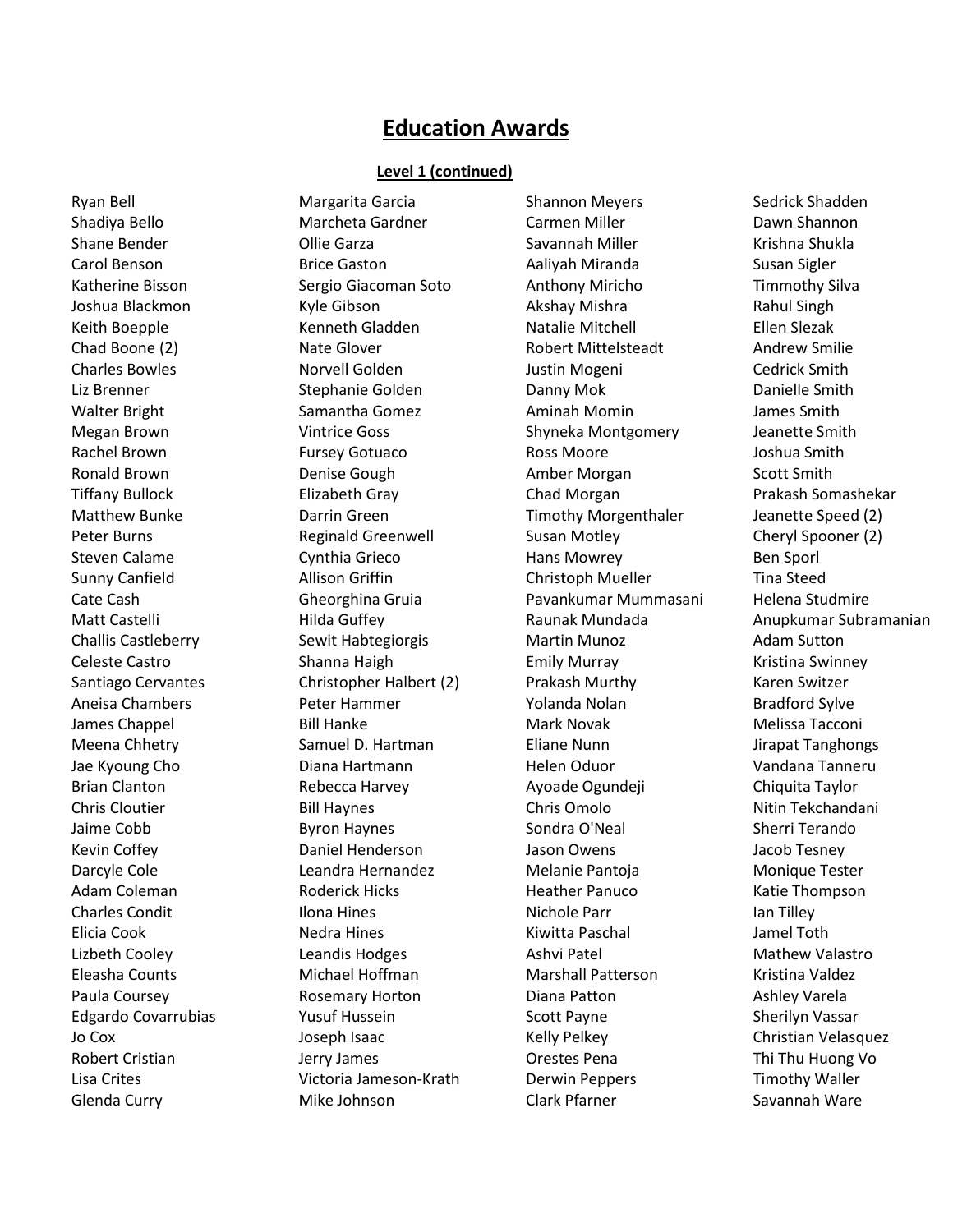#### **Level 1 (continued)**

Pramod Dabas Deborah Jordan Karen Phelps Rahmana Warren Elena Dailey **Aivars Jurkis** Jamie Pickering Mitzie Watson Kathy Dalton **Elan Kahalnik Alberto Pineda** Casandra Watts Dhvanit Dave **Vineet Kalra** Francis Polisetty Gary Lee Webb (2) Pamela Davis **National Sofia Kanavos** Nilliam Poprawa **Georgia Webb** Webb Jessica Dawson Mangalanayaki Kannan Latrina Porter Sandra Weinstein Kelsey Dean **Biljana Karamehmedovic** Alonda Price **Reinhard Weiss** Reinhard Weiss Glenda Debenport **Ryan Kelley** Kristina Prohaski Kristina Prohaski Kristina Prohaski Kristina Prohaski Kristina Welch Bhanu Degapudi Morgan Kenyon Kunal Purkar Curtis Wesley Michael Degre **Manufall Harikrishnan Kesavan-Nair** Sally Qu Mona White Mona White Victoria Deleon **Azam Khan** Priya Ramaraju Louisa Whitehead Keary Dennison **Steven Killfoil** Sharon Ramirez Joanna Wiesinger Sharon Ramirez Sharon Ramirez Sharon Ramirez Sharon Ramirez Sharon Ramirez Sharon Ramirez Sharon Ramirez Sharon Ramirez Sharon Ramirez Sharon Ramirez Sharon Sonal Deolasi Sookie Kim Gyanmira Rana Ryian Williams Aaron DePaolo Denise Kinion Chris Raneri Chad Wilson Emilie Derischebourg Yuko Kitamura Rajesh Rao David Winkowski Ashlesha Desai Jenny Kocian Christopher Rasmussen Krissi Winningham Peterson Desrosiers Carolyn Koenig Lawrence Reid Rick Winters Dembuga Deviprasad Noura Kone Noura Kelley Rene Noura Denise Wolfe Erin Dill Sri Krishnaprasad Gary Rhodes II Lauren Woodward Mary Dilling Sowmya Krishnaswamy Juan Manuel Rios Jeff Worley Sandeep Diwakar Jayaprakash Kupparaju Christopher Ritz Traci Wright Scharlette Donald Tanner Kurz Brennan Roberson Kelly Wu Calvin Dorsey (5) Carl LaDuke Julie Roberts Patricia Wyatt Patricia Downes **Eric Lam** Isleen Rodriguez Randall Wyman Leslie Dukes Emily Landry Jennifer Romaszewski Zhe Xu Jennifer Duncan Larry Launders Darren Roos Haritha Yalamanchili Jennifer Dunn Sheron Lawson Conda Ross Donna Young Inka Ebeling-Stewart **Richard Lee** Bert Yow Bert Yow Warren Ehn **Neil Lemons Patrick Rupp** Ashley Zimmer Natalie Ekema Orannee Cadena Leon

#### **Level 2**

Angie Akmakjian Haiyan Fan Michael Levy Nathaniel Roberts Archibald Alexander Jose Feliciano Landon Lewis Devontae Robinson Christopher Anderson Brandon Fetterman Robi Ley Jennifer Romaszewski Samuel Apata **Ninfa Flewitt** Elena Linville **National Darren Roos** Carren Roos Kenny Austin **Maribeth Fontabla** Bonnie Logan Conda Ross **Conda Ross** Melissa Avalos Jesse Ford Nora Loyd Susan Ruth Pawan Bajoria **Marsha Kendra Fowler** Graham Lyon Graham Lyon Marsha Sailer Chris Balderas Nathan Frick Bobby Madera Gary Samuelson Mickey Barker Judy Gaman Rodrigo Madrigal Debra Sanford Larry Beaver **Mary Gano Charles Sanzone Charles Sanzone Charles Sanzone** Jeanene Bell **Schoening** Jorge Garcia **Binaya Manandhar** Allison Schoening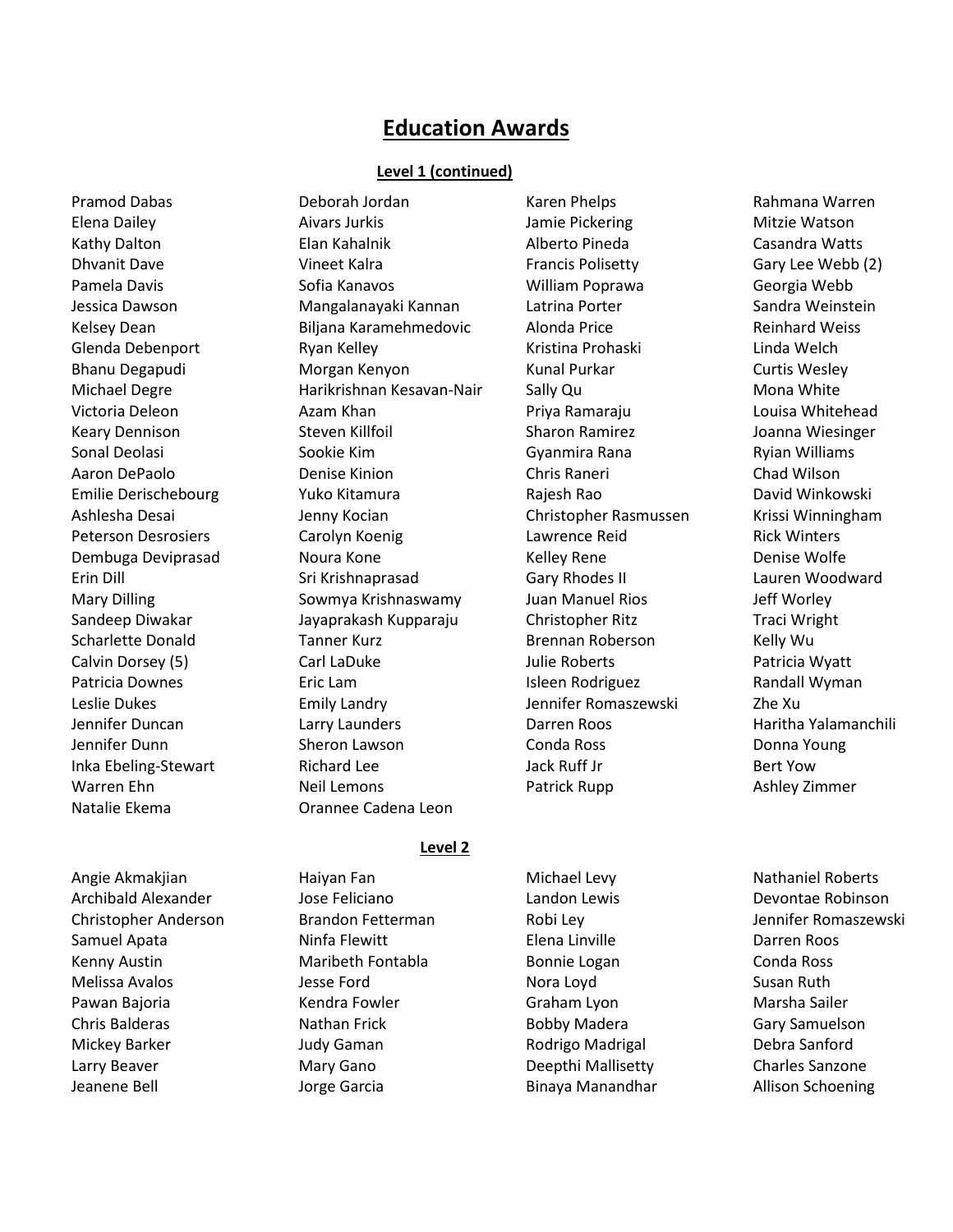#### **Level 2 (continued)**

Ryan Bell **Angie Garcia-Lavin** Thaddeus Mantaro Clint Seales (2) Clint Seales (2) William Bell **Marcheta Gardner (2)** Corpreale Mariga Cindy Sears-Clemmons Mapanda Bengui Ollie Garza Jacquelyn Martin Heidi Seely Bharvi Bhuta Brice Gaston Jordan Martirossian Sara Seese Keith Boepple **Branon Gilbert** Tracy McConnell **Diane Seidule** Chad Boone **State Charlot Chad Boone** Kenneth Gladden **Tammy McCormick (2)** Dawn Shannon Jason Boullioun **Nate Glover Nate Glover** Laurie McKee **Manual Account Sicking** Candy Bowens Norvell Golden Gwendolyn McNuckles Susan Sigler Samuel Braverman Fursey Gotuaco Charlotte McNulty Ellen Slezak Liz Brenner Elizabeth Gray Pedro Melendez James (Bill) Smith (2) Megan Brown Darrin Green Chuck Mencke Scott Smith Ronald Brown **Reginald Greenwell** Shannon Meyers Sundra Smith Tiffany Bullock Allison Griffin Anthony Miricho Nyle Sneed Sunny Canfield **Hilda Guffey** Natalie Mitchell Prakash Somashekar Rebecca Carpenter **Shanna Haigh** Danny Mok Danny Mok Jeanette Speed (2) Susan Carson **Christopher Halbert** Shyneka Montgomery Cheryl Spooner Cate Cash Clifton Hall Ross Moore New York Cash Clifton Hall Ross Moore Kenneth Stevenson Phyliss Christian-Daniels Stephanie Harmon Chad Morgan Kimberlie Story Brian Clanton **Rebecca Harvey** Jill Morrison **Helena Studmire Helena** Studmire Jaime Cobb **Kitera Hayes-Daggs** Emily Murray **Naomi Swanta** Emily Murray Naomi Swanta Kevin Coffey **Nina Henderson** Tien Nguyen Suzanne Sweeney Brent Cole **Cole Collection Collective Collection** Cole Collection Mark Novak Melissa Tacconi George Comiskey **Chris Chris Chris Chris Chris Chris Chris Chris Chris Chris Chris Chris Chris Chris Chris Chris Chris Chris Chris Chris Chris Chris Chris Chris Chris Chris Chris Chris Chris Chris Chris Chris Chris Chris C** Charles Condit (2) **Roderick Hicks** Helene Onomo Chiquita Taylor Amanda Condry **Condry Condrigent Condrigent Condrigent Condrigent Condrigent Condrigent Condrigent Condrigent Condrigent Condrigent Condrigent Condrigent Condrigent Condrigent Condrigent Condrigent Condrigent Condrigent Co** Delores Corpuz Diane Himmelstein Melanie Pantoja Nitin Tekchandani Edgardo Covarrubias **Ilona Hines** Ilona Hines Heather Panuco Sherri Terando Kelly Crouch **Michael Hoffman** Nichole Parr **Nichole Parr** Brian Thomson Elena Dailey Donnie Hoover Kiwitta Paschal Jamel Toth Jacques Daniels Lillian Ibrahim Marshall Patterson Joyce Trimble Beth Davis **Market Brian Truong State Jackson** Diana Patton Diana Patton Brian Truong Hollis Davis **Marko Automa Cleare Scott Payne Scott Payne** Aristina Valdez Pamela Davis Jim Jameson Kelly Pelkey Penny Vieau Jessica Dawson Victoria Jameson-Krath Orestes Pena Timothy Waller Kelsey Dean Netter Andrew Mark Perry Nark Perry Nearly Revin Walsh Glenda Debenport Jodi Johnson Karen Phelps Rahmana Warren Michael Degre **Rob Johnson** Brian Phillips **Gary Lee Webb** (2) **Gary Lee Webb** (2) John DeLeon Aivars Jurkis Allan Pickering Gwendalyn Webb Sonal Deolasi Mangalanayaki Kannan Alberto Pineda Sandra Weinstein Aaron DePaolo Toni Karimazondo Alonda Price Carolyn West Emilie Derischebourg Priya Karnik Murali Ramachandran Louisa Whitehead Mary Dilling Tammy Kasterke Sharon Ramirez Elizabeth Whitteberry Sandeep Diwakar **Matsu Ryan Kelley** Matsu Gyanmira Rana Matsu Joanna Wiesinger Jeff Dodson Jedidiah King Rajesh Rao Ryian Williams

Calvin Dorsey (5) **Denise Kinion** Christopher Rasmussen David Winkowski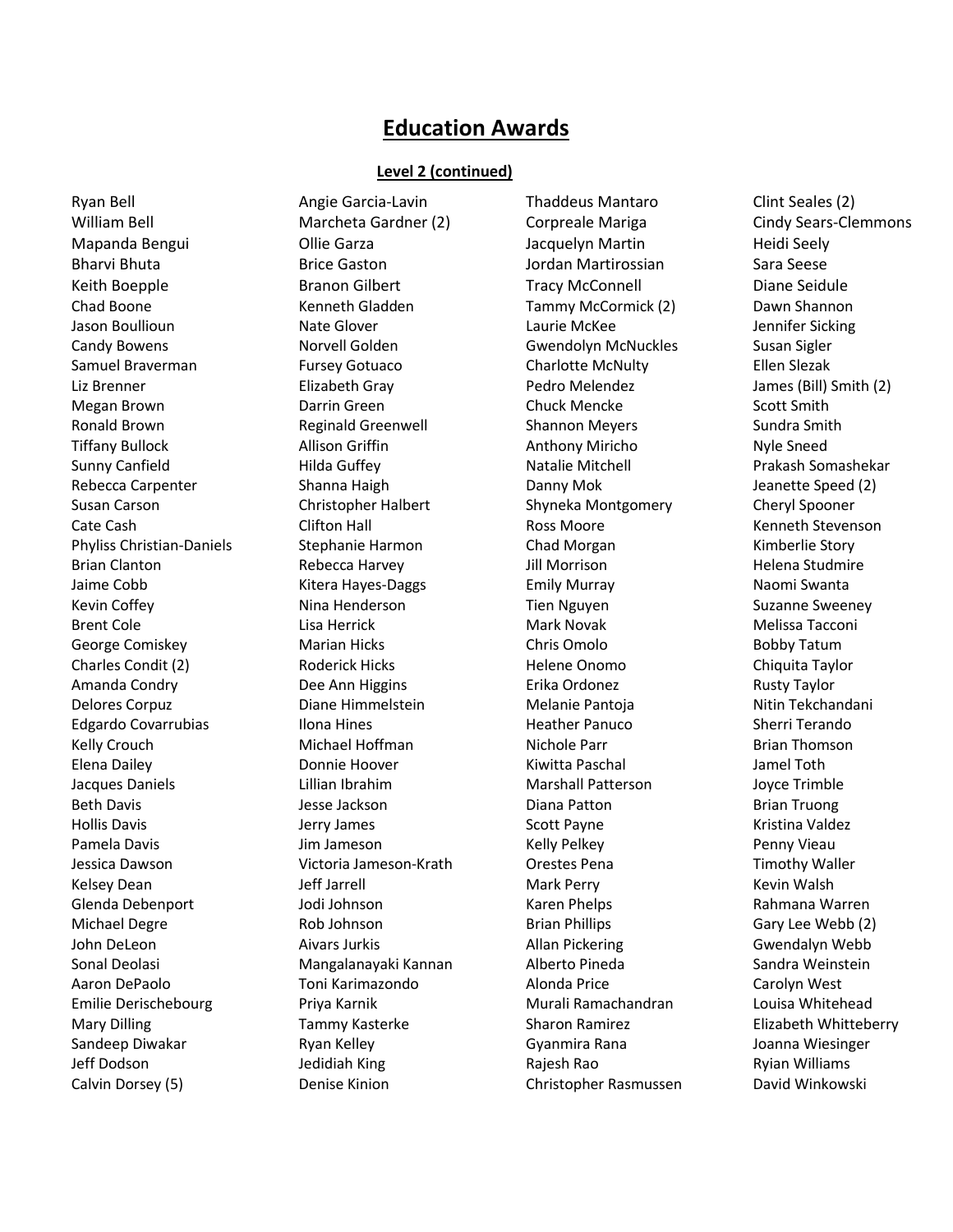#### **Level 2 (continued)**

**Level 3**

Jennifer Duncan Christopher Lalik Jacques Renaux Rochelle Wix Jennifer Dunn Larry Launders Kelley Rene Patricia Wyatt Jacinda Estelle Neil Lemons Colleen Roberson James Zhang Mary Everitt

Michael Duckworth **Kelley Kukreia** Dennis Regan Rick Winters

Huong Duong Neetu Rishi Neetu Rishi Neetu Rishi Neetu Rishi Neetu Rishi Neetu Rishi Neetu Rishi Haritha Yalamanchili

# Samuel Apata Calvin Dorsey (4) Landon Lewis Calvin Roberson

Brian Atwood **State Communist Communist Communist Communist Communist Communist Communist Communist Communist Communist Communist Communist Communist Communist Communist Communist Communist Communist Communist Communist Co** Melissa Avalos **Michael Duckworth** Nora Loyd **Nora Low Conda Ross** Conda Ross Trisha Avasthi Lanette Eastwood Paula Luna Marsha Sailer Sara Beall Bill Erwin Graham Lyon Rhealyn Samuelson Larry Beaver Haiyan Fan Bobby Madera Debra Sanford Ryan Bell **Society Charles Sanzone** Jose Feliciano **Rodrigo Madrigal** Charles Sanzone William Bell **Brandon Fetterman** Corpreale Mariga **Allison Schoening** Corp Pamela Benjamin **Maribeth Fontabla** Francis Mbunya **Heidi Seely** Francis Mbunya Krystal Besaw Elizabeth Fontenot Gwendolyn McNuckles Sara Seese Keith Boepple The Jesse Ford The Pedro Melendez Change Diane Seidule Chad Boone Judy Gaman Chuck Mencke (2) Courtney Shepherd Candy Bowens Jorge Garcia Chad Morgan Todd Sissom Cassie Bullock Angie Garcia-Lavin Charles Mugi James Smith Tiffany Bullock **Collie Garza** Collie Garza **Emily Murray** Sundra Smith Traci Byerly Branon Gilbert Leslie Murray Cheryl Spooner Sunny Canfield **Nate Glover** Nate Glover **Tien Nguyen** Tien Nguyen Kenneth Stevenson Susan Carson **Norvell Golden** Seyed Mohammad Nourbakhsh Laura Stewart Celeste Castro **Bryan Goswick** Mark Novak Mark Novak Kimberlie Story (2) Zach Ceballos Fursey Gotuaco (2) Timothy O'Conner (2) Helena Studmire Phyliss Christian-Daniels Shanna Haigh Melanie Pantoja Bobby Tatum Kevin Coffey **Clifton Hall** Donald Parker Chiquita Taylor George Comiskey **Stephanie Harmon** Mahnaz Pater-Rov Rusty Taylor Charles Condit Rebecca Harvey Marshall Patterson Wes Taylor Faith Louise Cooper **Kitera Hayes-Daggs** Diana Patton **Nitin Tekchandani** Emily Corntassel **Emily Corntassel** Darryl Henderson Scott Payne Sherri Terando Delores Corpuz **Nina Henderson** Kelly Pelkey **Ian Tilley** Relores Corpuz Jacques Daniels Lisa Herrick Karen Phelps Lucas Tober Hollis Davis **Marian Hicks** Greg Pick (2) Solution Davis Constantine Marian Hicks Tamara Dean Jeff Johnson Jamie Pickering Kevin Walsh Glenda Debenport **Rob Johnson** Allan Pickering David Watkins John DeLeon **Tammy Kasterke** Becca Pickern Gary Lee Webb (2) Sonal Deolasi **Ryan Kelley Martic Alberto Pineda** Sandra Weinstein Sandra Kelley Alberto Pineda Mary Dilling (2) **Kristina Kendall** Alonda Price **Rochelle Wix** Alonda Price Sandeep Diwakar Qamarali Khan Christopher Rasmussen Haritha Yalamanchili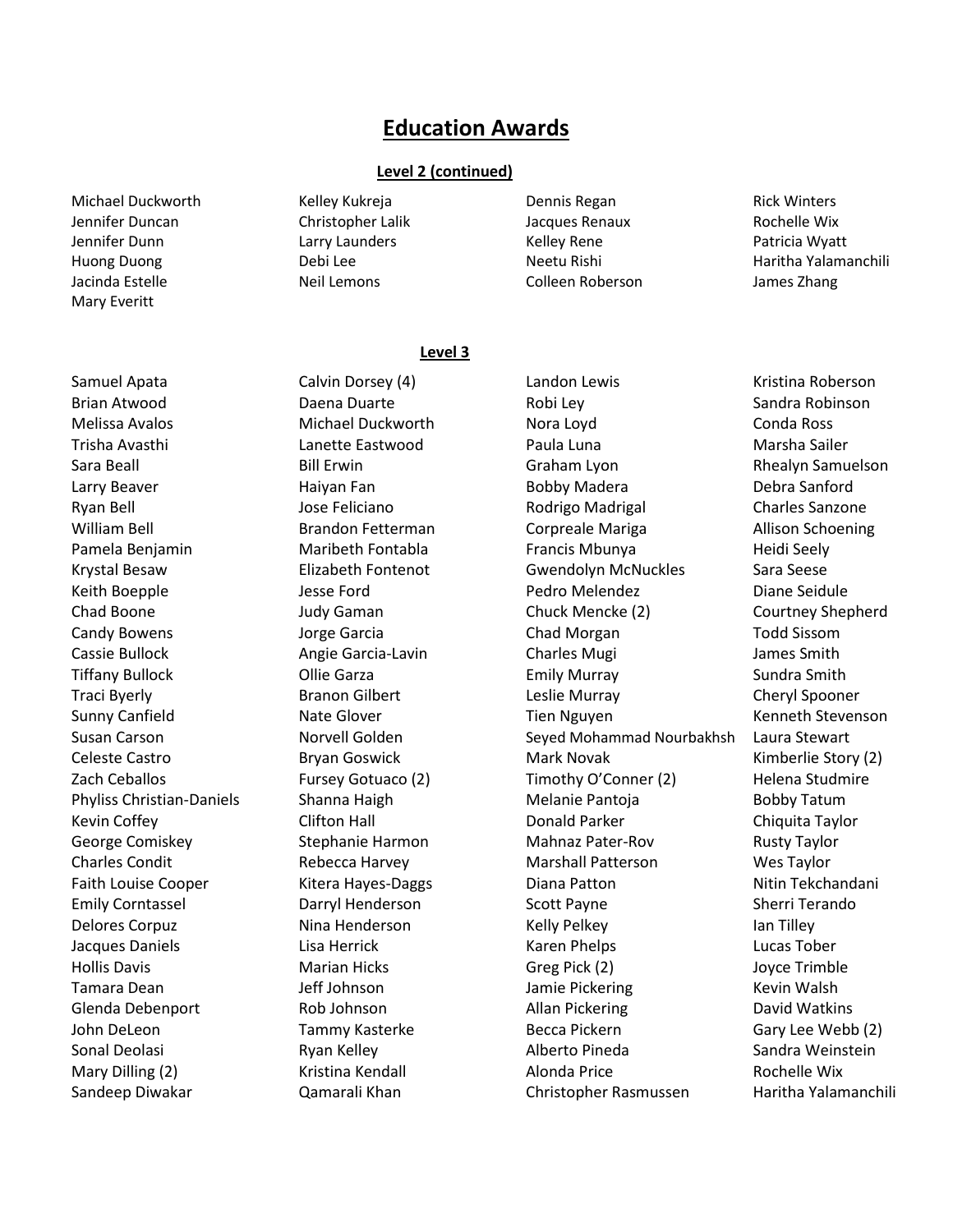#### **Level 3 (continued)**

Saritha Dominic Michael Levy

Jeff Dodson Ricky Landerman Jacques Renaux James Zhang

#### **Level 4**

Andres Aguilar Timothy Fields Graham Lyon Marsha Sailer Brian Atwood **Example 20 Maribeth Fontabla** Bobby Madera Charles Sanzone Trisha Avasthi Judy Gaman Rodrigo Madrigal Allison Schoening Krystal Besaw **Angie Garcia-Lavin** Chuck Mencke (2) Heidi Seely Daryl Biberdorf Nate Glover Marylee Mims Sara Seese Liz Brenner **Fursey Gotuaco Communist Communist Communist Communist Communist Communist Communist Communist Communist Communist Communist Communist Communist Communist Communist Communist Communist Communist Communist Co** Cassie Bullock Stephanie Harmon Emily Murray Todd Sissom Stephen Calvert **Rebecca Harvey** Timothy O'Conner James Smith Sunny Canfield **Nina Henderson** Melanie Pantoja Sundra Smith Celeste Castro Lisa Herrick Mahnaz Pater-Rov Cheryl Spooner Phyliss Christian-Daniels Marian Hicks Orestes Pena Laura Stewart George Comiskey (2) The Jeff Johnson Solomon Jon Perry The Story Kimberlie Story Emily Corntassel **Kristina Kendall** Karen Phelps Wes Taylor Hollis Davis Qamarali Khan Greg Pick Sherri Terando Tamara Dean Ricky Landerman Jamie Pickering Lucas Tober Mary Dilling **Constructs Constructs** David Larson **Allan Pickering Constructs Constructs** Justin Von Bargen Sandeep Diwakar **Michael Levy** Becca Pickern Gary Lee Webb (2) Saritha Dominic **Robi Ley** Robi Ley Chris Raneri Sandra Weinstein Calvin Dorsey (4) Nora Loyd Lawrence Reid Diana Wilson Daena Duarte Paula Luna Jacques Renaux James Zhang Michael Duckworth **Level 5** Robert Beideck (2) Fursey Gotuaco Channy Mok Heidi Seely Cassie Bullock Rebecca Harvey Orestes Pena Sara Seese Ron Davis **Marian Hicks** Jon Perry **Marian Hicks** Jon Perry Shaw Smith Sandeep Diwakar Sushma Kanugo Chris Raneri Wes Taylor Saritha Dominic **Ricky Landerman** Lawrence Reid Lucas Tober Lucas Tober Calvin Dorsey (4) **Michael Levy** Renee Ruff Gary Lee Webb (2) Timothy Fields **Chuck Mencke** Marsha Sailer **Pathways Mentor** Fursey Gotuaco **Emily Murray** Dennis Regan James Smith **Competent Communicator (CC)** Angie Akmakjian **Mary Everitt** Mary Everitt Vimal Nair Manus Minaxi Shukla Lee Andrews **Mary Feltman** Tiffany Nash Debra Smith Cheryl Appleberry **Cheryl Appleberry** Vicky Gardner Neal Ostman Neal Ostman Maria Smith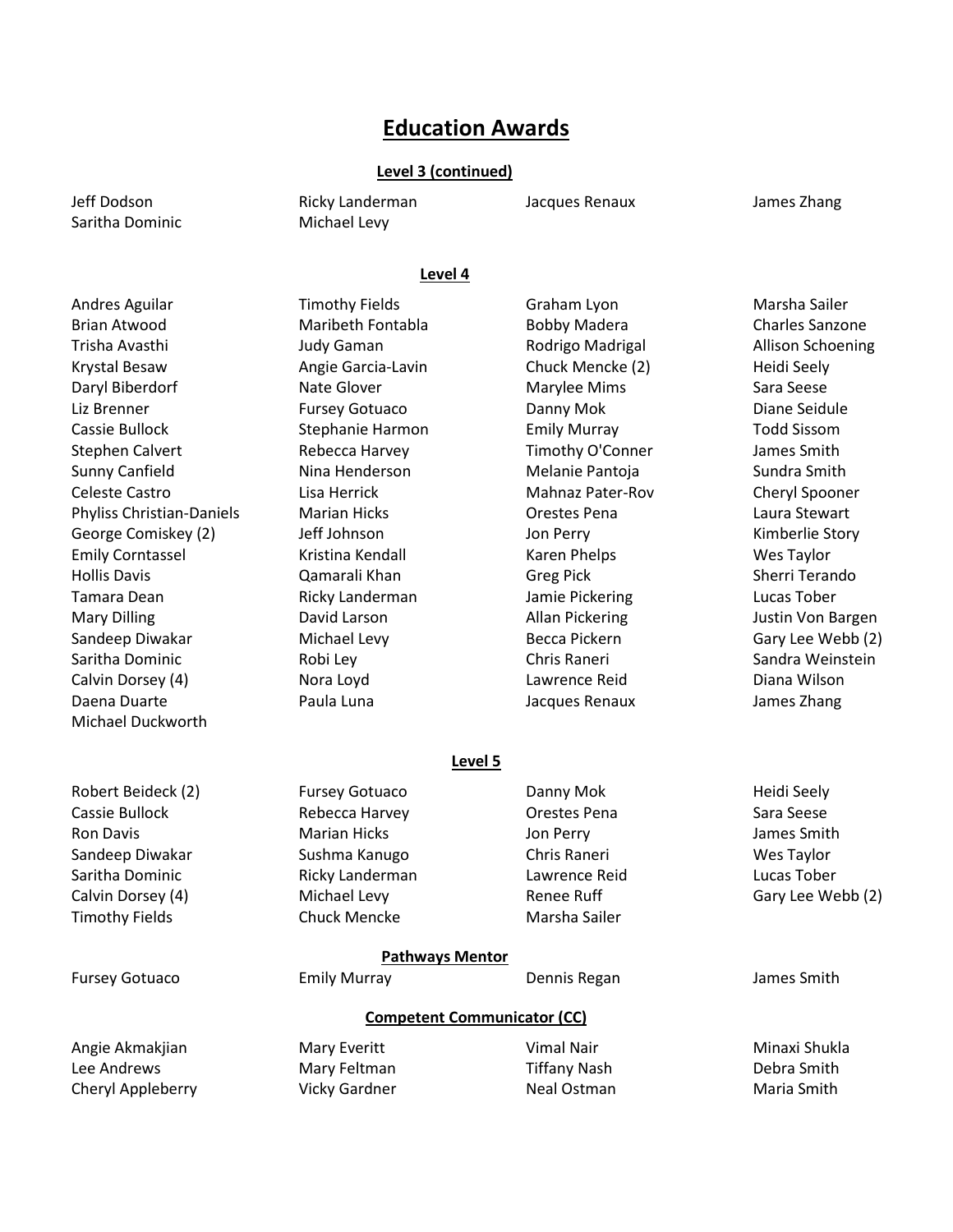#### **Competent Communicator (CC) (continued)**

Bill Erwin **IVa Mishra** 

Alla Aksel **Alla Aksel** Jacob Garcia **Meredith Mincey** Antoinette Silas

Joseph Auldridge **Mallory Gilbert** Peter Pactor Peter Pactor Sergiy Stetsenko Melanie Barber Nicole Gray Udaya Padakandla Laura Stewart Joseph Barron **Sanya Gupta** Cupta Diana Patton **Bonne Stroman** Sharon Batchelor **Sydni Hagens** Kelly Pelkey **Kelly Pelkey** Elena Swindull Erisa Bates-Brown Michael Hall Linda Penigar Nicholas Tester Sherry Berman **David Himmelstein** Jamie Pickering Steven Timmons Anthony Bieniosek Curtis Holland Tiffany Pierce Truc-Mai Tran Diana Birmingham Rosemary Horton Vasan Ponnusamy Joyce Trimble Julian Borejdo Jorge Hughes William Poprawa Mathew Valastro Charles Bowles **Tammy Kasterke** Mahima Pyakuryal Tony Visnjevic Terrell Bulter **Ray Kilgore Ray Kilgore** Jonathan Ramirez **Nardis Walker** Nardis Walker Matthew Bunke **Matthew Bunke Communist Communist Communist Communist Communist Communist Communist Communist Communist Communist Communist Communist Communist Communist Communist Communist Communist Communist Communist Com** Marsha Campbell **Christopher Kurtzhals** Todd Reisdorfer Gary Lee Webb (2) Bernardo Chavarria Robert Lands Michelle Riley Sandy Webb Leslie Clay **Canadia Adam Lang** Darlene Roberts Sharon Webb **Clay** Class Adam Lang Mervin Clermond **Alexis Loveless** Amelinda Salas Sue Young Alberto Cordova **Daisy Mather Daisy Mather** Dusty Santiago Scott Youngman Jessica Cramer **Reginald Matthews** Harry Schneider Fan Zhou James Davis Jerry McAdams Roxanne Schultz Laura Zimmerman Gina Deupree **Chuck Mencke (3)** Richard Sharon Kezia Zollicoffee (3) Kevin D'Souza Marylee Mims (2) Megan Shaw Anita Zvaigzne

#### **Advanced Communicator Bronze (ACB)**

Tommy Atkins **Shirley Grissom** Grettel Molina Phillip Silas **Phillip Silas** Lynn Baldwin **Nightstander** Nightstander Morales Allen Cola Stone Victor Bejar **Michael Hall Mohammed Naveed** Suzanne Sweeney Jeanene Bell Pat Hasty Sheba Panicker Ian Tilley Gina Butcher **Michael Hoffman** Ernestina Piñones Rosita Timmons Alex Conrad Reeba King Vasan Ponnusamy Steven Timmons Jose Feliciano Maryanne Kotylo Dianna Robison Gary Lee Webb (2)

#### **Advanced Communicator Silver (ACS)**

Godfred Ahuma **Suzanna Dooling Suzanna Kruthika Manoharan** Dianna Robison

Gary Alexander **Solution Clube Feliciano Clube Clube Accompany Alexander McBrayer** Joe Rodriguez Lynn Baldwin Jaide Flynn Denise McConnell Antoinette Silas Joseph Barron Neha Ganatra Patrick McGehearty Phillip Silas Sandra Barron **Branon Gilbert** Monica McHam **Esther Smith** Branon Gilbert Monica McHam **Esther Smith** Spencer Bartley **Michael Hall Cary Miller** Gary Miller Care Construction of the Steed Janet Bates **Bill Hanke** Marylee Mims Leigh Steinberg Ed Beekman Susan Hastings Mohammed Naveed Bonne Stroman Jill Brandenburg Carla Hay-Perdue Christopher Nichols Suzanne Sweeney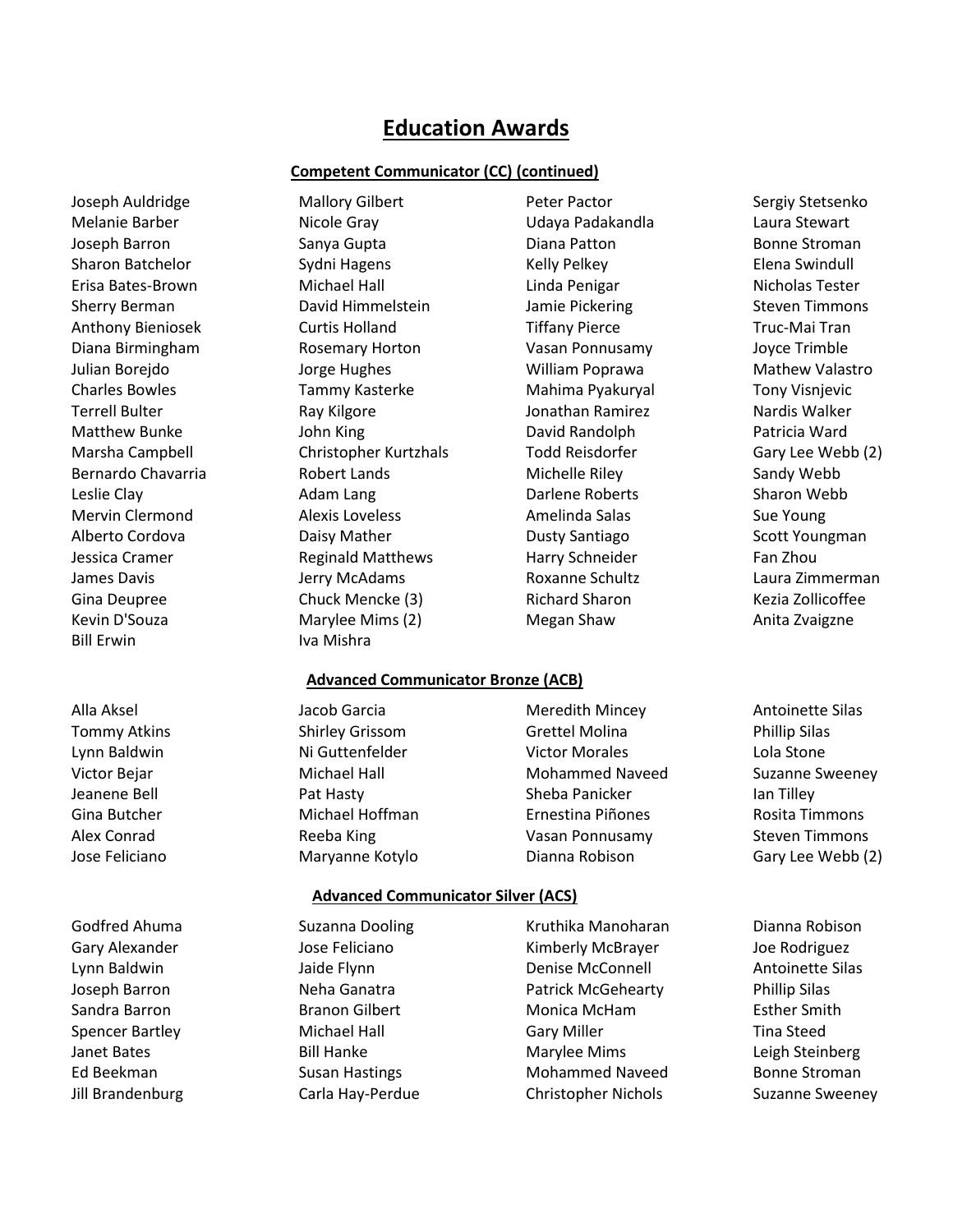#### **Advanced Communicator Silver (ACS) (continued)**

Jennifer Dodd Elly Malaxos

Colin Catto **Catto** Daniel Henderson Ana Ortega Clifton Theus

Charles Condit Curtis Holland Sheba Panicker Steven Timmons (2) Alex Conrad Michelle Johnson Eloy Pascal Contreras Jeannie Turley Faith Louise Cooper **Brandon Jones** Greg Pick **Shiryl White** Shiryl White Larry Core Vanessa Lang Ernestina Piñones Tasha White Denise Coulter **Richard Layne Dawn Pitts** Marcelinda Williams **Dawn Pitts** Marcelinda Williams

Godfred Ahuma **Suzanna Dooling Communist Communist Communist** Larry Prince Jennifer Dodd Wendy Knutson Alonda Price

Matthew Daniel Waseem Majeed Alonda Price Yolanda Williams

# **Advanced Communicator Gold (ACG)**

Gary Alexander **Solution Clube Feliciano Richard Layne** Rodriguez and Solution of the Rodriguez Lynn Baldwin **David Leake** Art Rolader Communist Communist Communist Communist Communist Communist Communist Comm Kate Barlow **Vicki Fox** Vicki Fox Robi Ley Robi Ley Barlow Jennifer Romaszewski Sandra Barron **Neha Ganatra** Setma Maddox **Neha Ganatra** Setma Maddox Setma Maddox Setma Maddox Setma Maddox Setma Maddox Setma Maddox Setma Maddox Setma Maddox Setma Maddox Setma Maddox Setma Maddox Setma Maddox Setma Mad Janet Bates **Branon Gilbert** Elly Malaxos **Antoinette Silas** Antoinette Silas Daniel Baumgartner Michele Gooch Kruthika Manoharan Phillip Silas Terry Bay Elizabeth Gray Denise McConnell Nicole Smith Woodard Michelle Bayes Cassie Grier Tracy McConnell Thenisha Smith Ed Beekman Elizabeth Gustwick Patrick McGehearty Tina Steed Scott Benjamin **Michael Hall Michael Hall** Aaron McWhorter **Bonne Stroman** Colin Catto Belinda Hampton Teresa Mencke Sandy Swan Janice Colwell **Source Accord Bill Hanke** Gary Miller Gary Guide Suzanne Sweeney Charles Condit **Susan Hastings** Marylee Mims Clifton Theus Alex Conrad Daniel Henderson Mohammed Naveed Stella Timmons Elicia Cook Thronn Hicks Stephanie Nieves-Sanchez Steven Timmons Faith Louise Cooper **Cindy Hinckley** Sheba Panicker Francisco Torres Larry Core Curtis Holland Eloy Pascal Contreras Jeannie Turley Matthew Daniel Michelle Johnson Janice Peterson Amanda Vasquez Liza Davis **Brandon Jones** Greg Pick **Bettie Williams** Greg Pick Suanna Davis **Kristina Kendall** Ernestina Piñones (Yolanda Williams Controller et al., 2014) Mary Dilling **National Communist Communist Communist Communist Communist Communist Communist Communist Communist Communist Communist Communist Communist Communist Communist Communist Communist Communist Communist Communist** 

#### **Competent Leader (CL)**

Godfred Ahuma Sanya Gupta Binaya Manandhar Sara Seese

Malinda Alexander Michael Hall Janet Mayfield Sharma Dinesh Wendy Alston **M. Harris-Hall M. Harris-Hall** Paul McLean Melanie Sibley Melanie Barber Pat Hasty Chuck Mencke (2) Debra Smith Robert Beideck **Annette Henderson** Marylee Mims (2) Karyn Smith Sherry Berman Daniel Henderson Edgard Moses-Batson Ben Sporl Krystal Besaw 
Renola Murph Sergiy Stetsenko 
Renola Murph Charles Sergiy Stetsenko Charles Bowles **Curtis Holland (2)** Sheba Panicker Sandy Swan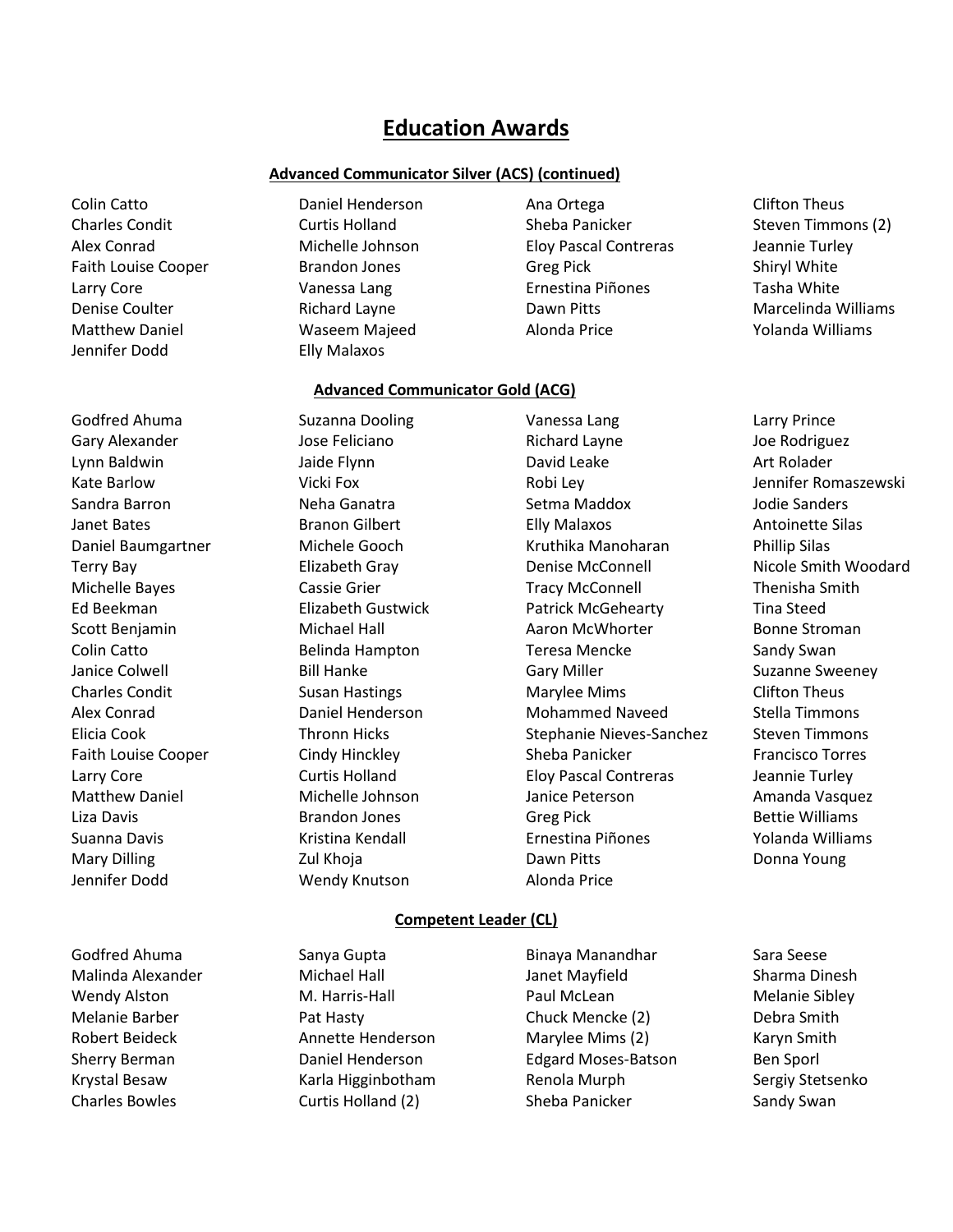#### **Competent Communicator (CL) (continued)**

Cheryl Calvert **Cheryl Calvert** Jorge Hughes **Diana Patton** Laura Tahri Mervin Clermond Tonia Jackson and Alayna Payne Monique Tester Alex Conrad Jim Jameson Greg Pick (7) LaDonna Thompson Larry Core **Core Steven Timmons** Jason Kenyon **Tiffany Pierce** Steven Timmons Farid Darabadey **Reeba King Communist Care Care Care Accord Paris Control** Pavid Randolph Jeannie Turley Michael Duckworth Maryanne Kotylo Michelle Riley Tony Visnjevic Mary Feltman **Mary Feltman** Holly Leake Jodie Sanders Casandra Watts Jorge Garcia Alexis Loveless Dusty Santiago Gary Lee Webb (7) Vicky Gardner Marci Lozano Celia Sayad Laura Weber Nicole Gray Julie Mai

Lee Andrews **Cassie Grier** Marylee Mims Megan Shaw Vicky Gardner

Glenda Curry **Cannon Cleanual** Vanessa Lang **Alonda Price** 

#### **Advanced Leader Bronze (ALB)**

Janet Bates **Shirley Grissom** Raja Mir Antoinette Silas Antoinette Silas Terry Bay **Bill Hanke** Aaliyah Miranda Phillip Silas John Bergs **Pat Hasty** Pat Hasty **Pat Hasty** Victor Morales Monique Tester Kyle Berlin **Mohammed Naveed** Micholas Tester Jeri Bird Jeff Johnson Jane Peyton Clifton Theus Alex Conrad Sachin Magdum Alonda Price Billie Torres Suzanna Dooling **Denise McConnell** Dianna Robison **Tasha White** Dianna Robison Jose Feliciano **Gary Miller** Sara Seese Kezia Zollicoffee **Constanting Constanting Constanting Constanting Constanting Constanting Constanting Constanting Constanting Constanting Constanting Constanting Constanting Constan** 

#### **Advanced Leader Silver (ALS)**

Gary Alexander **Mary Dilling** Setma Maddox **Art Rolader** Setma Maddox Art Rolader Kate Barlow **Suzanna Dooling Filly Malaxos** Elly Malaxos **Jennifer Romaszewski** Sandra Barron Neha Ganatra Patrick McGehearty Thenisha Smith Janet Bates Michael Hall Aaron McWhorter Bonne Stroman Daniel Baumgartner Susan Hastings Teresa Mencke Clifton Theus Terry Bay Lisa Herrick Marylee Mims Steven Timmons Michelle Bayes Jim Hummel Aaliyah Miranda Thomas Torlincasi Sara Beall Michelle Johnson Kaleem Momin Jeannie Turley Scott Benjamin **Brandon Jones** Sheba Panicker Amanda Vasquez Susan Carson Biljana Karamehmedovic Eloy Pascal Contreras Bettie Williams Karen Coleman **Priya Karnik Coleman Priya Karnik Coleman** Coleman Priya Karnik Coleman Priya Karnik Coleman Priya Alex Conrad Zul Khoja Janice Peterson Donna Young Elicia Cook Wendy Knutson Ernestina Piñones James Zhang

Godfred Ahuma **Matthew Daniel** Richard Layne Joe Rodriguez

Gregory Cody **Michael Johnson** Greg Pick (5) LaDonna Thompson Janice Colwell David Leonard Ernestina Piñones Steven Timmons (2) Larry Core **Core** Janet Mayfield **David Randolph** Gary Lee Webb (2)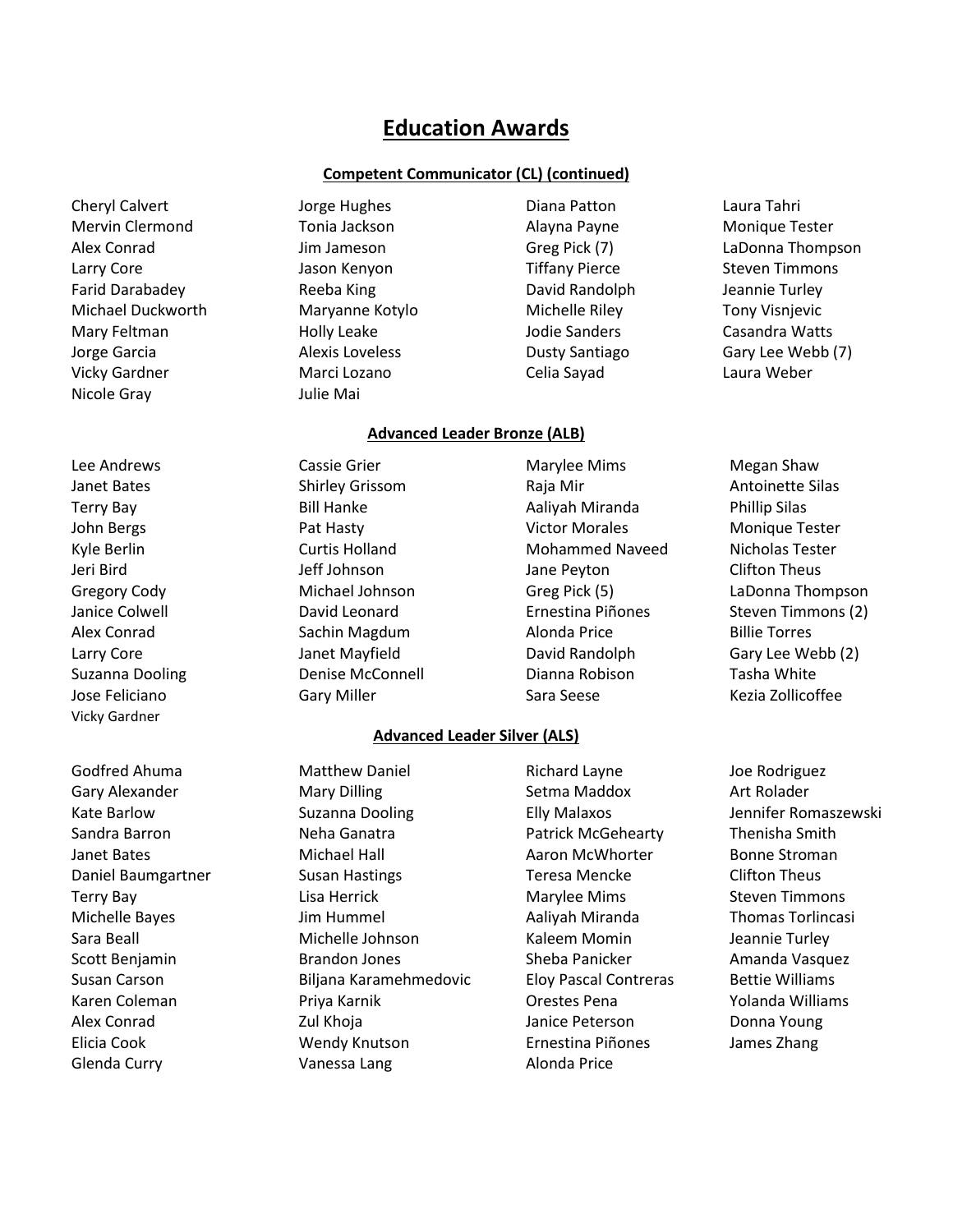#### **Distinguished Toastmaster (DTM)**

Mary Dilling **Notify Alonda Price** Robi Ley **Alonda Price** 

Godfred Ahuma **Suzanna Dooling** Setma Maddox Setma Maddox See Rodriguez Gary Alexander **Calvin Dorsey Elly Malaxos** Art Rolader Kate Barlow **Vicki Fox Vicki Fox Kimberly McBrayer** Jennifer Romaszewski Sandra Barron Neha Ganatra Tracy McConnell Jodie Sanders Janet Bates **Elizabeth Gray** Patrick McGehearty Nicole Smith Woodard Daniel Baumgartner Elizabeth Gustwick Aaron McWhorter Thenisha Smith Terry Bay Michael Hall Chuck Mencke Bonne Stroman Michelle Bayes Susan Hastings Teresa Mencke Sandy Swan Sara Beall **Sanct Except Lisa Herrick** Marylee Mims Clifton Theus Scott Benjamin Cindy Hinckley Aaliyah Miranda Steven Timmons Susan Carson Jim Hummel Kaleem Momin Thomas Torlincasi Colin Catto **Brandon Jones** Stephanie Nieves-Sanchez Jeannie Turley Karen Coleman **Biljana Karamehmedovic** Sheba Panicker Amanda Vasquez Alex Conrad **Priya Karnik Eloy Pascal Contreras** Bettie Williams Bettie Williams Elicia Cook Zul Khoja Orestes Pena Yolanda Williams Glenda Curry **School Curry Constructs** Wendy Knutson **Janice Peterson** Donna Young Matthew Daniel **State Communist Communist Communist Communist Communist Communist Communist Communist Communist Communist Communist Communist Communist Communist Communist Communist Communist Communist Communist Communist** Liza Davis Richard Layne Ernestina Piñones James Zhang

# **Club Awards**

#### **Super 7 Award**

Clubs in which all seven officers attend district sponsored training during each period are awarded the Super 7 award ribbon for each period.

#### **Summer 2019**

| <b>ACH Renaissance</b>           | Connection Communicators* | MidCities Achiever's*          | Skymasters*                    |
|----------------------------------|---------------------------|--------------------------------|--------------------------------|
| Afterburners*                    | Coppell                   | Mr. Cooper Speaks              | Something to Talk about*       |
| Airport*                         | Denton*                   | <b>NCTCOG</b>                  | Speaking for Change            |
| Allied Electronics Spellbinders* | Executive Leadership*     | Once Upon a Time               | <b>Strategic Communicators</b> |
| ARBOR*                           | <b>Flower Mound</b>       | Out on the Town*               | Top Notch - TNT                |
| <b>Arlington Nooners</b>         | Fort Worth Project Mgmt*  | Progressive Ldrs of Denton Cty | Waco - Early Birds             |
| Bethesda*                        | <b>GMFinancial</b>        | Quicksilver Express            | Wells Fargo Dallas/Ft. Worth   |
| <b>Centex Clearly Speaking</b>   | Highway to Excellence*    | Savvy Sayers                   | World Renowned GP*             |
| <b>COFfee Toasters</b>           | Irving                    |                                |                                |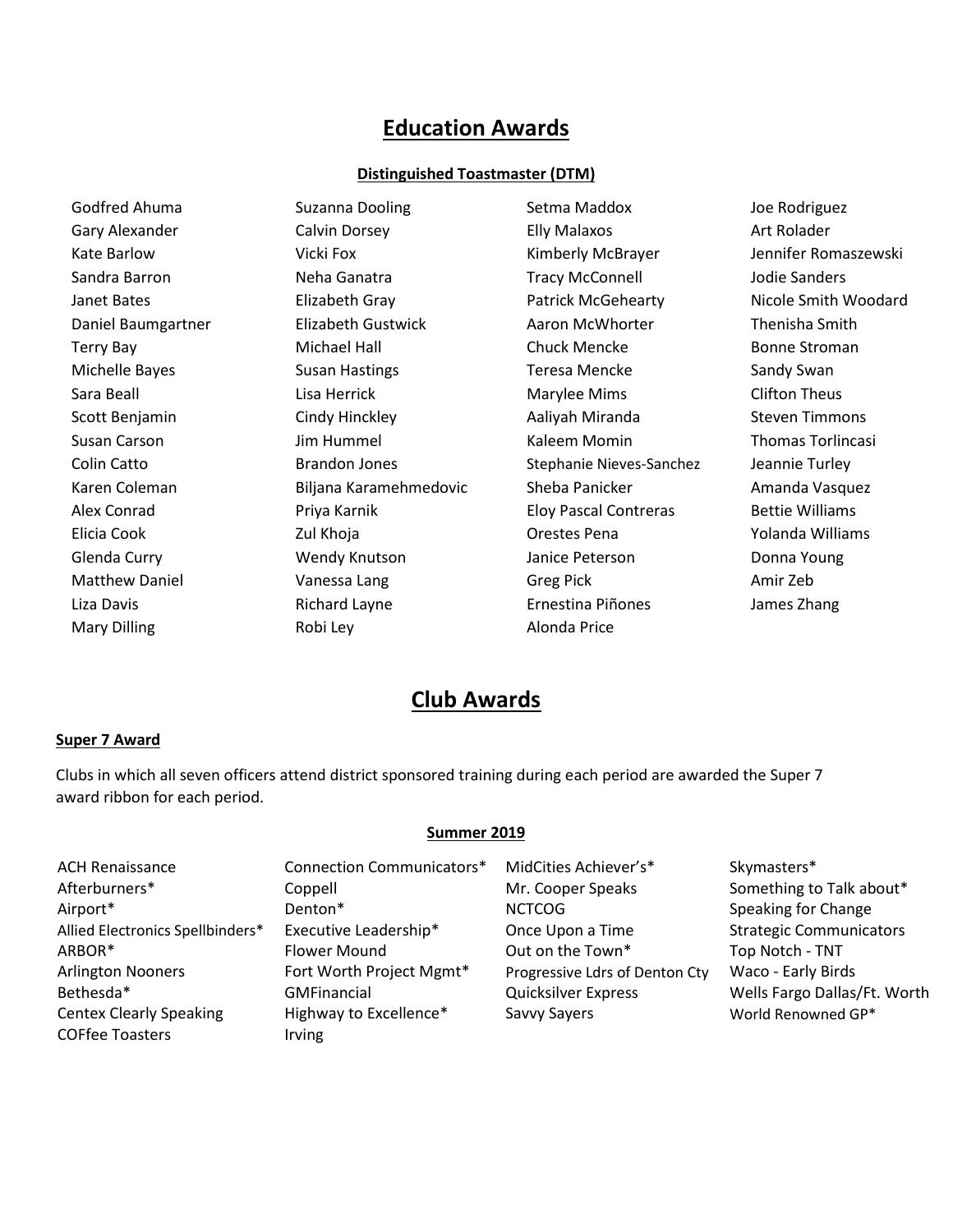#### **Winter 2019-2020**

| Afterburners*<br>Airport*        | Colleyville<br><b>Connection Communicators*</b><br>Denton <sup>*</sup> | Heart of Texas Bridge Gappers<br>Highway to Excellence* | Skymasters*<br>Something to Talk about* |
|----------------------------------|------------------------------------------------------------------------|---------------------------------------------------------|-----------------------------------------|
| Allied Electronics Spellbinders* | Executive Leadership*                                                  | LM AeroSpeakers                                         | Speakup New Life                        |
| ARBOR*                           |                                                                        | MidCities Achiever's*                                   | Thumbs Up                               |
| Bethesda*                        | Fort Worth Project Mgmt*                                               | Off the Cuff                                            | Top Flight                              |
| <b>Burleson</b>                  | <b>GM Financial Burnett</b>                                            | Out on the Town*                                        | World Renowned GP*                      |

- Indicates club had all 7 officers trained in both training sessions.

#### **Pacesetter Excellence in Education Awards**

#### **5+ Level 1 Awards**

Clubs that achieved 5 or more Level 1 Awards

| Abilene                   | <b>Connection Communicators</b> | <b>Keller Communicators</b> | Southlake                  |
|---------------------------|---------------------------------|-----------------------------|----------------------------|
| Afterburners              | Denton                          | <b>LM AeroSpeakers</b>      | Talk Blue                  |
| Airport                   | <b>Dyess</b>                    | Mercedes-Benz Starspeakers  | Thumbs Up                  |
| <b>Arlington Nooners</b>  | <b>Electric Toasters</b>        | <b>MidCities Achievers</b>  | <b>Top Flight</b>          |
| <b>ART Talkmasters</b>    | First Rate                      | Nissan                      | <b>Waco Texas Toasters</b> |
| <b>Barrels and Banter</b> | <b>Flower Mound</b>             | Plus-Two                    | <b>WBC Toastmasters</b>    |
| <b>Burleson</b>           | <b>Grand Orators</b>            | Skymasters                  | Westlake                   |
| <b>Clearly Speaking</b>   | <b>Irving</b>                   | Something to Talk About     | World Renowned GP          |
| Colleyville               |                                 |                             |                            |

#### **5+ Level 2 Awards**

Clubs that achieved 5 or more Level 2 Awards

| <b>ACH Renaissance</b> | Denton       | <b>Keller Communicators</b> | Thumbs Up         |
|------------------------|--------------|-----------------------------|-------------------|
| Afterburners           | Flower Mound | Mr. Cooper Speaks           | World Renowned GP |
| Colleyville            |              |                             |                   |

#### **3+ Level 3 Awards**

Clubs that achieved 3 or more Level 3 Awards

| Afterburners             | First Command                 | <b>Keller Communicators</b> | <b>Power Communicators</b> |
|--------------------------|-------------------------------|-----------------------------|----------------------------|
| Airport                  | <b>Flagship Speakers</b>      | <b>MidCities Achievers</b>  | Roanoke Texas              |
| <b>Alliance Networks</b> | Flower Mound                  | Mr. Cooper Speaks           | Savvy Sayers               |
| <b>Arlington Nooners</b> | <b>GM Financial Burnett</b>   | <b>NCTCOG Toastmasters</b>  | World Renowned GP          |
| Denton                   | Heart of Texas Bridge Gappers | <b>Oratory Excellence</b>   |                            |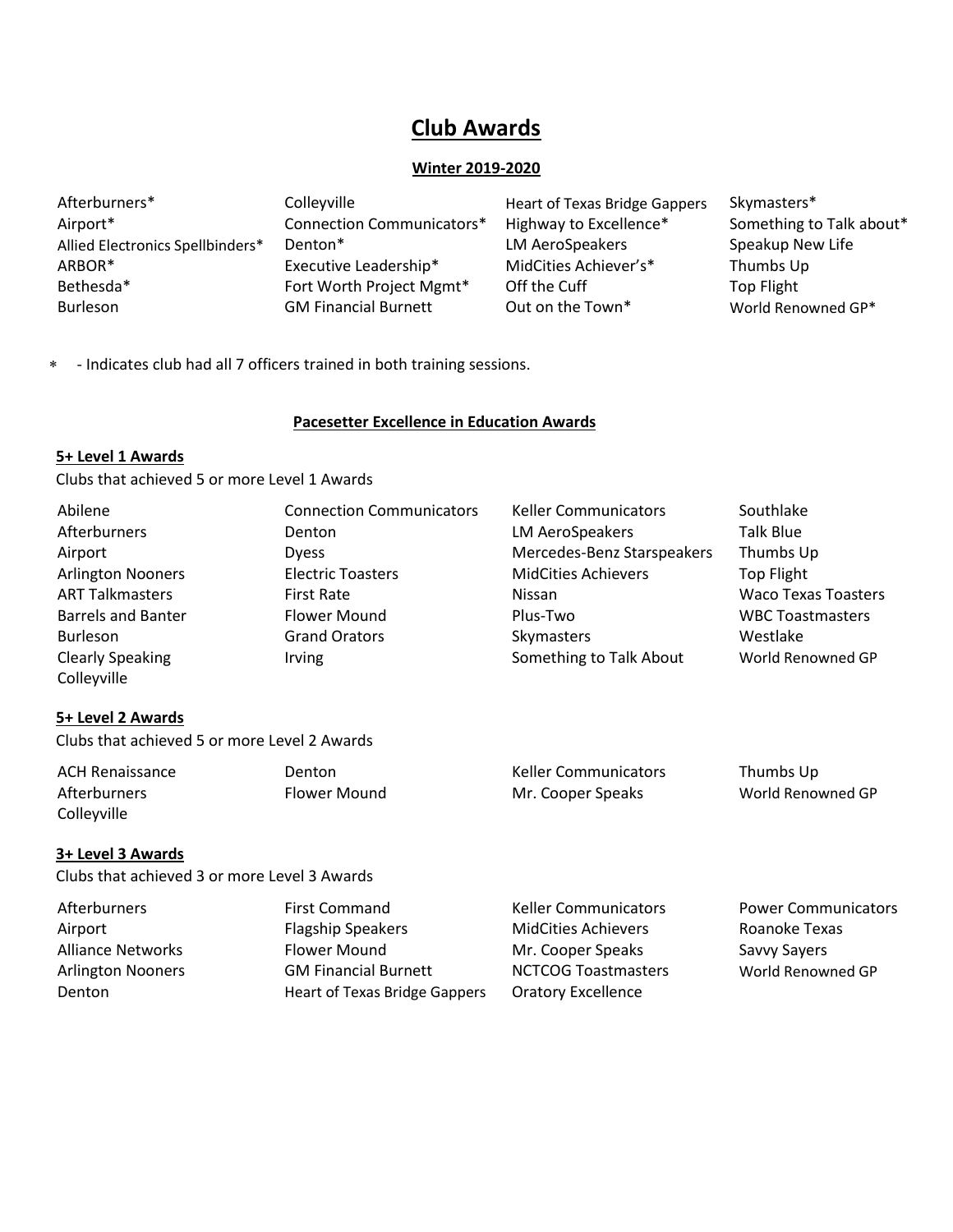#### **Pacesetter Excellence in Education Awards**

#### **2+ Level 4 Awards**

Clubs that achieved 2 or more Level 4 Awards

| Afterburners      | <b>First Command</b>        |
|-------------------|-----------------------------|
| Arlington Nooners | <b>Flagship Speakers</b>    |
| Colleyville       | Fort Worth Project Mgmt     |
| Coppell           | <b>GM Financial Burnett</b> |
| Denton            | Lakeside                    |
|                   |                             |

#### **2+ Level 5 Awards**

Clubs that achieved 2 or more Level 5 Awards

Fort Worth Project Mgmt **Community** Controller Manual Automobile Controller Controller Controller Controller Controller Controller Controller Controller Controller Controller Controller Controller Controller Controller Con

#### **5+ Competent Communicator Awards**

Clubs that achieved 5 or more Competent Communicator Awards

Allied Electronics Spellbinders **Executive Leadership** Executive Leadership

#### **3+ Advanced Communicator Awards**

Clubs that achieved 3 or more Advanced Communicator (Advanced Communicator Bronze, Advanced Communicator Silver, Advanced Communicator Gold) Awards

| Abilene                  | Denton                       | <b>Northwest Tarrant</b>       | <b>Smiling Stars</b>    |
|--------------------------|------------------------------|--------------------------------|-------------------------|
| Afterburners             | <b>Executive Leadership</b>  | Off The Cuff                   | Something to Talk About |
| Airport                  | <b>FAA Toastmasters</b>      | Panther City                   | Southlake               |
| <b>Alliance Networks</b> | GMFinancial                  | Progressive Ldrs of Denton Cty | Speak Up New Life       |
| ARBOR                    | Highway To Excellence        | Roanoke Texas                  | Speaking For Change     |
| Bethesda                 | <b>Keller Communicators</b>  | Savvy Sayers                   | <b>WBC Toastmasters</b> |
| <b>BNSF</b>              | Leaders-Speakers of Tomorrow | <b>Six Twenty Nine</b>         | Westlake                |
| <b>Burleson</b>          | Longhorn                     | Skymasters                     |                         |

#### **7+ DCP Education Goals**

Clubs that achieved 7 or more Educational DCP goals

| Abilene                  | <b>Burleson</b>                | <b>Grand Orators</b>                 | Pro A.M.                       |
|--------------------------|--------------------------------|--------------------------------------|--------------------------------|
| <b>ACH Renaissance</b>   | <b>Centex Clearly Speaking</b> | <b>Heart of Texas Bridge Gappers</b> | Progressive Ldrs of Denton Cty |
| Afterburners             | <b>Clearly Speaking</b>        | <b>Highway To Excellence</b>         | Roanoke Texas                  |
| Airports                 | Colleyville                    | <b>Keller Communicators</b>          | Something to Talk About        |
| <b>Alliance Networks</b> | Denton                         | Lakeside                             | Southlake                      |
| <b>ARBOR</b>             | <b>Executive Leadership</b>    | <b>MidCities Achievers</b>           | <b>Waco Texas Toasters</b>     |
| <b>Arlington Nooners</b> | <b>Flagship Speakers</b>       | <b>NE Tarrant</b>                    | <b>WBC Toastmasters</b>        |
| Bethesda                 | <b>GM Financial Burnett</b>    | Off The Cuff                         | World Renowned GP              |
| <b>BNSF Expressed</b>    | Grace                          | Out On The Town                      |                                |

MidCities Achievers **After Connect Community** Quicksilver Express Mr. Cooper Speaks Roanoke Texas Northwest Tarrant Savvy Sayers Plus-Two Waco - Early Birds Progressive Ldrs of Denton Cty World Renowned GP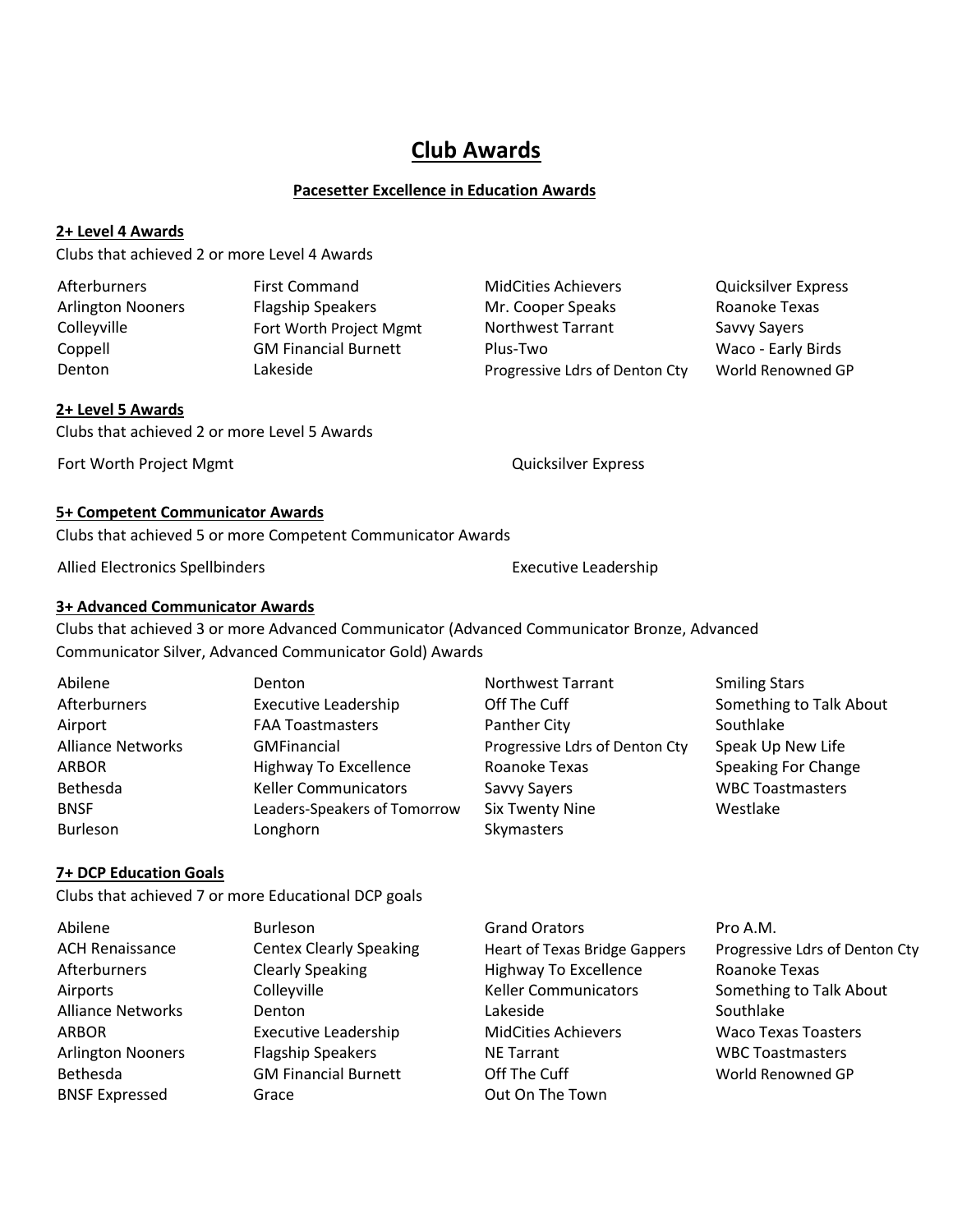## **Pacesetter Excellence in Leadership**

## **3+ Leadership Goals**

Clubs that achieved 3 or more Leadership (Advanced Leader Bronze, Advanced Leader Silver, Distinguished Toastmaster) Awards

| <b>ACH Renaissance</b>                 | <b>FAA Toastmasters</b>      | <b>MidCities Achievers</b>     | <b>Six Twenty Nine</b>      |
|----------------------------------------|------------------------------|--------------------------------|-----------------------------|
| Afterburners                           | <b>First Rate</b>            | <b>Northwest Tarrant</b>       | Skymasters                  |
| <b>Alliance Networks</b>               | <b>GM Financial Burnett</b>  | Off The Cuff                   | <b>Smiling Stars</b>        |
| <b>Allied Electronics Spellbinders</b> | <b>GMFinancial</b>           | Out On The Town                | Something to Talk About     |
| <b>ARBOR</b>                           | Golden Triangle              | Panther City                   | Southlake                   |
| Bethesda                               | <b>Highway To Excellence</b> | <b>Power Communicators</b>     | <b>United Communicators</b> |
| <b>BNSF Expressed</b>                  | Jacobs - Fort Worth          | Pro A.M.                       | <b>UNTHSC Toastmasters</b>  |
| <b>Burleson</b>                        | <b>Keller Communicators</b>  | Progressive Ldrs of Denton Cty | <b>Waco Texas Toasters</b>  |
| <b>Dyess</b>                           | LM Evening                   | Roanoke Texas                  | World Renowned GP           |
| <b>Executive Leadership</b>            | Longhorn                     |                                |                             |

#### **Pacesetter Excellence in Marketing**

#### **9+ New Members**

Clubs that add 9 or more new, dual or reinstated members

| Clubs that and 5 of filore flew, unar or remstated incliners |                             |                            |                                    |
|--------------------------------------------------------------|-----------------------------|----------------------------|------------------------------------|
| Afterburners                                                 | <b>First Rate</b>           | Microsoft Toasters 365     | <b>Sharp Leaders</b>               |
| Airport                                                      | <b>Flagship Speakers</b>    | <b>MidCities Achievers</b> | <b>Skymasters</b>                  |
| <b>Alliance Networks</b>                                     | <b>Flower Mound</b>         | Mr. Cooper Speaks          | <b>Smiling Stars</b>               |
| <b>ARBOR</b>                                                 | <b>GM Financial Burnett</b> | <b>MS Texas Toast</b>      | Southlake                          |
| <b>Arlington Nooners</b>                                     | <b>GMFinancial</b>          | <b>NE Tarrant</b>          | Southlake Saturday                 |
| <b>Barrels and Banter</b>                                    | Golden Triangle             | <b>Nissan</b>              | <b>Tarrant County</b>              |
| Beach                                                        | <b>Inner Voice</b>          | Oh Thank Heaven            | Thumbs Up                          |
| Burleson                                                     | <b>Irving</b>               | Once Upon A Time           | Tip Top                            |
| Colleyville                                                  | <b>Keller Communicators</b> | <b>Oratory Excellence</b>  | <b>Toastmasters Gartner Irving</b> |
| <b>Connection Communicators</b>                              | Lakeside                    | Panther City               | VARIDESK                           |
| Crefmasters                                                  | Las Colinas Communicators   | Plus-Two                   | Vista Ridge                        |
| DTCC - Dallas                                                | Las Colinas Professionals   | Pro A.M.                   | Vizient                            |
| <b>Dyess</b>                                                 | <b>LM AeroSpeakers</b>      | Roanoke Texas              | Westlake                           |
| <b>Electric Toasters</b>                                     | Mansfield Sunrise           | San Angelo                 | World Renowned GP                  |
| Energizers                                                   | Mercedes-Benz Starspeakers  | Schwab Schpeaks            | <b>XPO Logistics</b>               |
| 5+ Goals by January 31                                       |                             |                            |                                    |
| Clubs that earn 5 or more DCP goals by January 31            |                             |                            |                                    |
|                                                              |                             |                            |                                    |

| Clubs that earn 5 or more DCP goals by January 31 |                                 |                              |                                |
|---------------------------------------------------|---------------------------------|------------------------------|--------------------------------|
| Abilene                                           | <b>Connection Communicators</b> | <b>Keller Communicators</b>  | Progressive Ldrs of Denton Cty |
| <b>ACH Renaissance</b>                            | Coppell                         | Lakeside                     | Roanoke Texas                  |
| Afterburners                                      | <b>Denton</b>                   | Leaders-Speakers of Tomorrow | Skymasters                     |
| Airport                                           | <b>Executive Leadership</b>     | LM AeroSpeakers              | <b>Smiling Stars</b>           |
| <b>Alliance Networks</b>                          | <b>Flagship Speakers</b>        | Mercedes-Benz Starspeakers   | Something to Talk About        |
| <b>Allied Electronics Spellbinders</b>            | <b>Flower Mound</b>             | <b>MidCities Achievers</b>   | Southlake                      |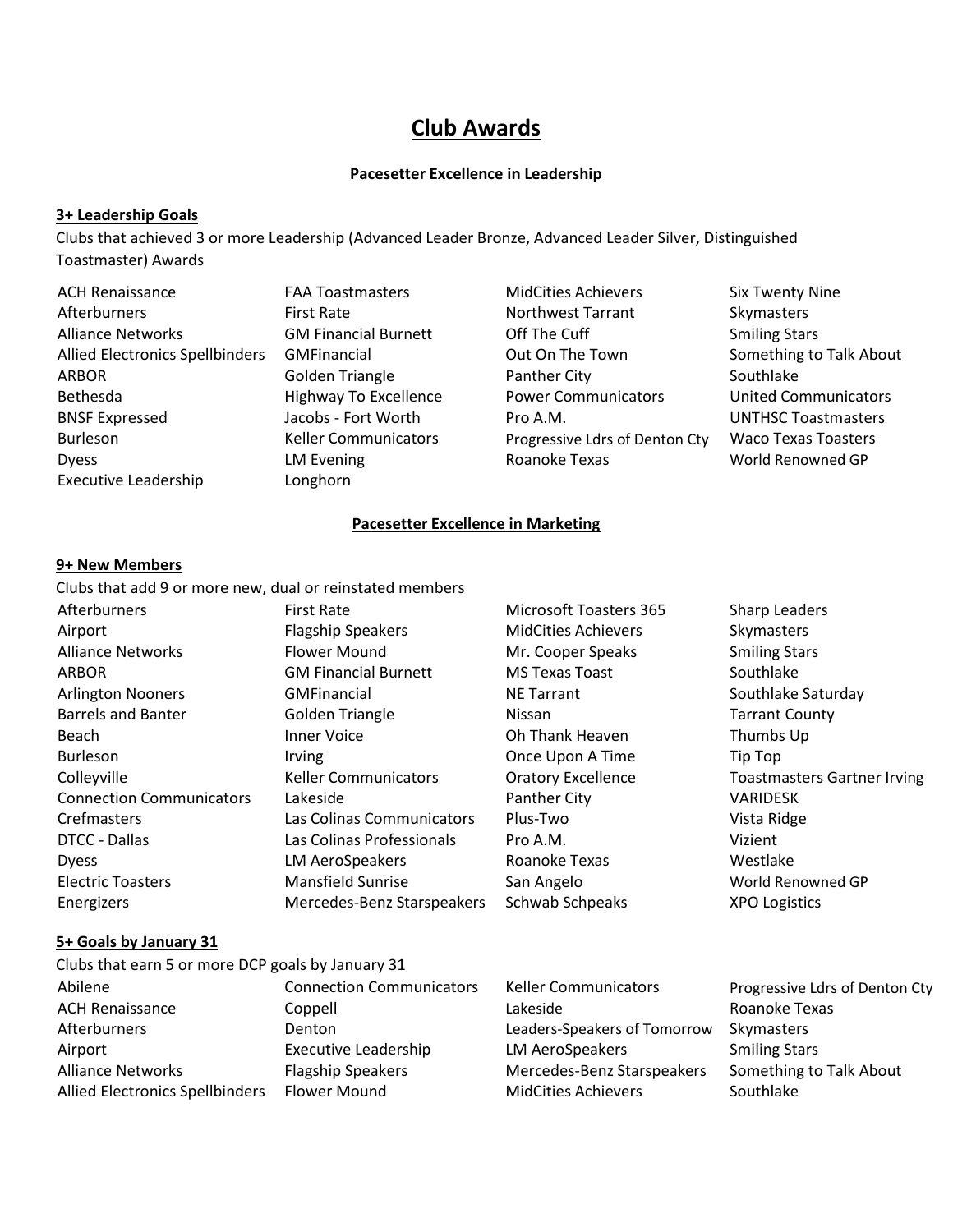#### **Pacesetter Excellence in Marketing**

#### **5+ Goals by January 31 (continued)**

ARBOR Fort Worth Project Mgmt Mr. Cooper Speaks UNTHSC Toastmasters Colleyville Jacobs - Fort Worth

Arlington Nooners GM Financial Burnett Nissan Waco - Early Birds Barrels and Banter **GMFinancial** GME Cuff The Cuff Waco Texas Toasters Bethesda Heart of Texas Bridge Gappers Oratory Excellence WBC Toastmasters Centex Clearly Speaking Highway To Excellence Panther City Funchion Mestlake Clearly Speaking Trying Irving Trying Pro A.M. Nearly Speaking World Renowned GP

# **District Awards**

#### **District Director's 20+ Clubs**

Clubs ending their year at charter strength (20 or more members) receive the special District Director's 20+ award.

| Abilene                                | <b>Electric Toasters</b>     | Mercedes-Benz Starspeakers     | Skymasters                         |
|----------------------------------------|------------------------------|--------------------------------|------------------------------------|
| Afterburners                           | <b>Executive Leadership</b>  | <b>Microsoft Toasters 365</b>  | <b>Smiling Stars</b>               |
| Airport                                | Fear-Less                    | <b>MidCities Achievers</b>     | Something to Talk About            |
| <b>Alliance Networks</b>               | <b>First Rate</b>            | Mr. Cooper Speaks              | Southlake                          |
| <b>Allied Electronics Spellbinders</b> | Fish Pond                    | <b>MS Texas Toast</b>          | Successful Speakers                |
| <b>ARBOR</b>                           | <b>Flagship Speakers</b>     | Nissan                         | Thumbs Up                          |
| <b>Arlington Nooners</b>               | Flower Mound                 | Off The Cuff                   | <b>Toastmasters Gartner Irving</b> |
| <b>Barrels and Banter</b>              | Golden Triangle              | <b>Oratory Excellence</b>      | <b>United Communicators</b>        |
| <b>Bethesda</b>                        | <b>Grand Orators</b>         | Out On The Town                | Vista Ridge                        |
| <b>Burleson</b>                        | <b>Highway To Excellence</b> | Plus-Two                       | <b>Waco Texas Toasters</b>         |
| Colleyville                            | <b>Irving</b>                | Progressive Ldrs of Denton Cty | <b>WBC Toastmasters</b>            |
| <b>Connection Communicators</b>        | <b>Keller Communicators</b>  | Roanoke Texas                  | World Renowned GP                  |
| Crefmasters                            | Lakeside                     | Safran Serve Denton            | <b>XPO Logistics</b>               |
| DTCC - Dallas                          | Link                         | Savvy Sayers                   |                                    |

#### **Phoenix Award**

Clubs beginning the year with 12 or fewer members and building membership to charter strength (20 members) or greater receive the District 25 Phoenix Award. Clubs receive a special ribbon which they can proudly display on their banner.

|            | Base 7/1/19 | Members 6/30/20 | <b>Goals Completed</b> |
|------------|-------------|-----------------|------------------------|
| Skymasters |             |                 |                        |

#### **Celebrate My Journey Awards**

Each member of District 25 was challenged to complete a minimum number of requirements in Service (S), Education (E) or Leadership (L) to earn a Celebrate My Journey award.

| Les Condit (S, E, L) | Chuck Mencke (S, E, L) | Emily Murray (S, E, L) | Greg Pick (S, E, L) |
|----------------------|------------------------|------------------------|---------------------|
|----------------------|------------------------|------------------------|---------------------|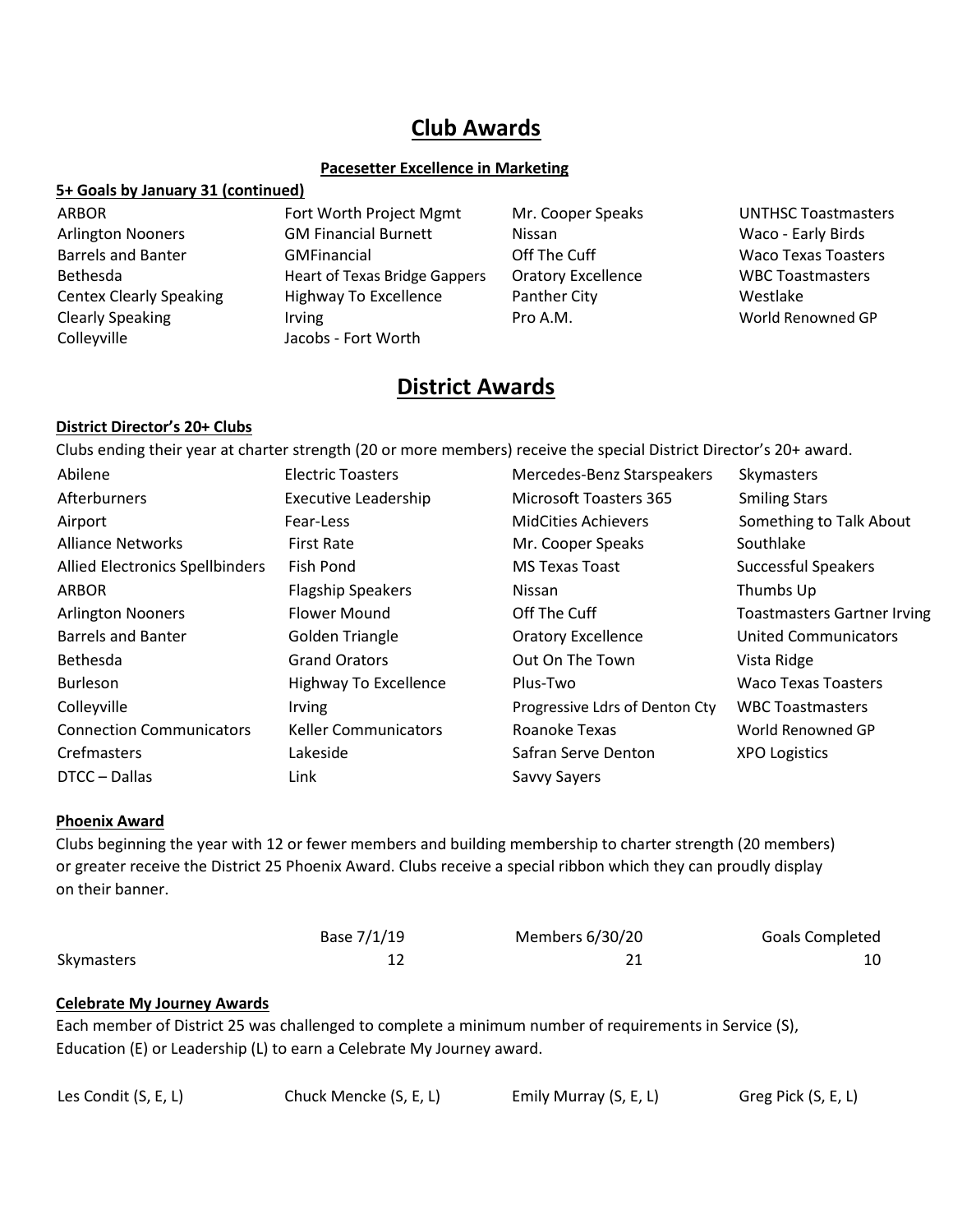# **District Awards**

#### **Golden Gavel Clubs**

Clubs with well-run lively and educational meetings that meet the eleven different criteria and serve the needs of their members can earn the Golden Gavel Award.

AAFCU Flying Toasters Crefmasters Crefmasters Longhorn Six Twenty Nine Afterburners **Denton** Denton Mr. Cooper Speaks Skymasters Alliance Networks **Notify Constructed Burgers** Northwest Tarrant Something to Talk about ARBOR GMFinancial Oratory Excellence Top Flight Bethesda **Excellence Highway to Excellence Out on the Town** United Communicators Burleson **Keller Communicators** Roanoke Texas World Renowned GP Centex Clearly Speaking

- 
- 

# **2020 COVID Awards**

#### **Club Ovation/Education Award**

Clubs indicating in Club Central they allowed online attendance between January 1 and June 30, 2020 and achieved either 4 education goals for silver status or 6 education goals for gold status.

#### **Gold Status**

| Abilene                                | Colleyville                          | <b>Highway To Excellence</b> | Progressive Ldrs of Denton Cty |
|----------------------------------------|--------------------------------------|------------------------------|--------------------------------|
| <b>ACH Renaissance</b>                 | <b>Connection Communicators</b>      | Irving                       | Roanoke Texas                  |
| <b>Afterburners</b>                    | Denton                               | <b>Keller Communicators</b>  | Skymasters                     |
| Airport                                | <b>Executive Leadership</b>          | Lakeside                     | Something to Talk About        |
| <b>Alliance Networks</b>               | Fear-Less                            | <b>MidCities Achievers</b>   | Southlake                      |
| <b>Allied Electronics Spellbinders</b> | <b>First Rate</b>                    | Mr. Cooper Speaks            | Speaking For Change            |
| <b>ARBOR</b>                           | <b>Flagship Speakers</b>             | <b>NE Tarrant</b>            | Tip Top                        |
| <b>Arlington Nooners</b>               | <b>GM Financial Burnett</b>          | Northwest Tarrant            | <b>Top Flight</b>              |
| <b>Bethesda</b>                        | Golden Triangle                      | Off The Cuff                 | <b>Waco Texas Toasters</b>     |
| <b>BNSF Expressed</b>                  | Grace                                | Out On The Town              | <b>WBC Toastmasters</b>        |
| <b>Burleson</b>                        | <b>Grand Orators</b>                 | Plus-Two                     | Westlake                       |
| <b>Centex Clearly Speaking</b>         | <b>Heart of Texas Bridge Gappers</b> | Pro A.M.                     | World Renowned GP              |
| Circle of Excellence                   |                                      |                              |                                |

#### **Silver Status**

Barrels and Banter **FAA Toastmasters** Little Elm **Power Communicators Barrels** and Banter BNSF Toastmasters **First Command Example 20** LM Evening Six Twenty Nine Coppell Flower Mound Longhorn Smiling Stars Crefmasters Fort Worth Project Mgmt NCTCOG Toastmasters Thumbs Up Dyess The State of the Control of the Control of the UNTHSC Toastmasters because the UNTHSC Toastmasters Electric Toasters Leaders-Speakers of Tomorrow Panther City

- 
-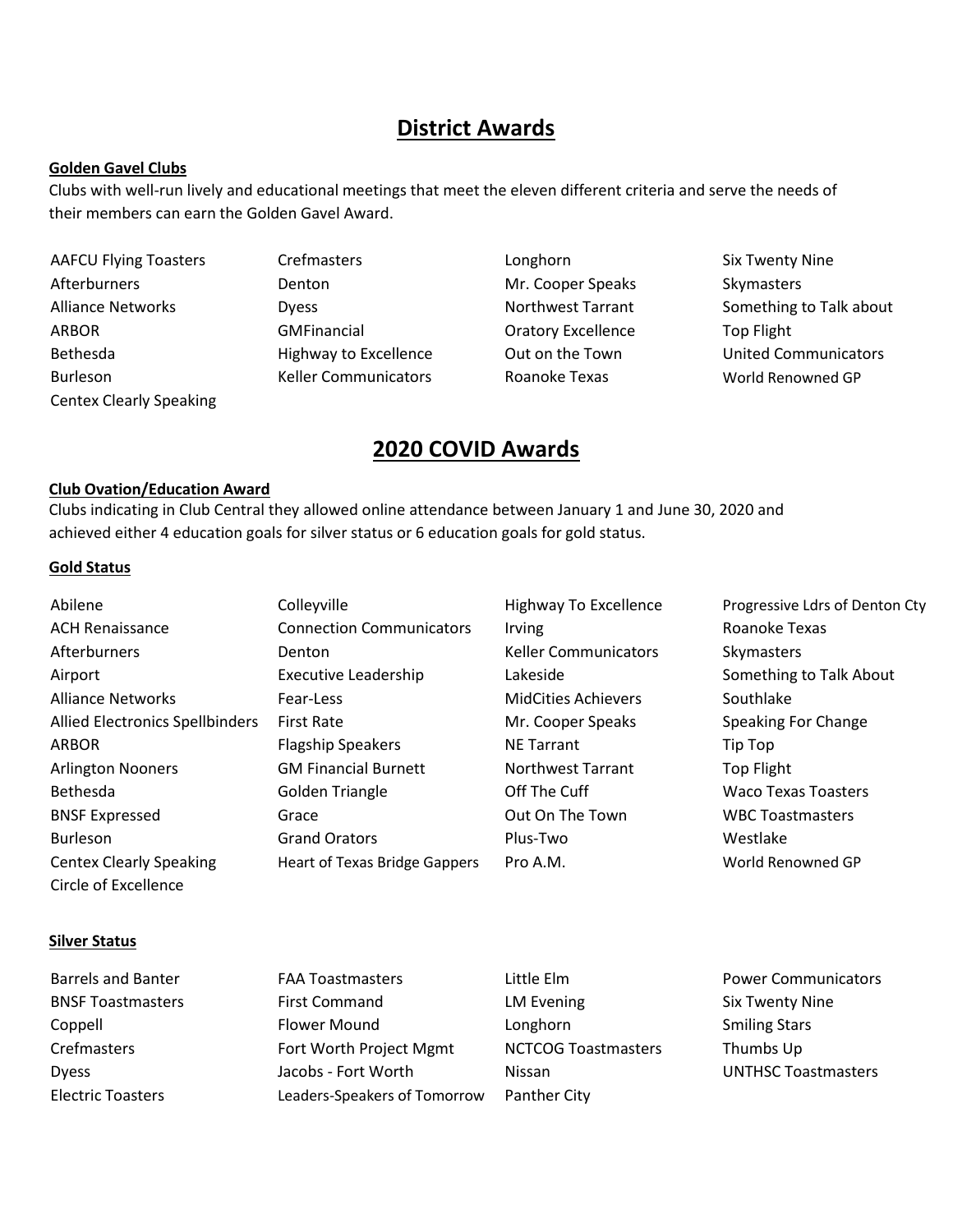# **2020 COVID Awards**

#### **Club Membership Consistency Award**

Clubs that experienced no net member loss by June 30,2020 earn a certificate from Toastmasters International.

| ARBOR                           | Grace                 | <b>NE Tarrant</b>   | Schwab Schpeaks    |
|---------------------------------|-----------------------|---------------------|--------------------|
| Coppell                         | Highway To Excellence | Reveille            | Top of Texas       |
| Excellence in the Speaking Arts | Lakeside              | Safran Serve Denton | Waco - Early Birds |
| <b>Executive Leadership</b>     | Link                  | San Angelo          | Westlake           |
| Fear-Less                       | LM Evening            |                     |                    |

#### **Club Membership Resiliency Award**

Clubs that experienced a net member gain by June 30,2020 earn a certificate from Toastmasters International.

| Abilene                | <b>First Rate</b>          | Nissan                    | Skymasters                         |
|------------------------|----------------------------|---------------------------|------------------------------------|
| <b>ACH Renaissance</b> | Fort Worth Project Mgmt    | Off The Cuff              | Successful Speakers                |
| Afterburners           | <b>Grand Orators</b>       | Once Upon A Time          | T.E.A.M. Toasters                  |
| Airport                | Las Colinas Professionals  | <b>Oratory Excellence</b> | Thumbs Up                          |
| Beach                  | LM AeroSpeakers            | Panther City              | Tip Top                            |
| <b>Bethesda</b>        | Mercedes-Benz Starspeakers | Plus-Two                  | <b>Toastmasters Gartner Irving</b> |
| <b>Burleson</b>        | <b>MidCities Achievers</b> | Pro A.M.                  | Vista Ridge                        |
| Colleyville            | Mr. Cooper Speaks          | Roanoke Texas             | <b>WBC Toastmasters</b>            |
| DTCC - Dallas          | <b>MS Texas Toast</b>      | <b>Six Twenty Nine</b>    | <b>XPO Logistics</b>               |
| <b>First Command</b>   |                            |                           |                                    |

#### **Area Online Ovation Award**

Areas achieving 50% (Bronze), 75% (Silver) or 100% (Gold) of paid clubs allowing online attendance, as reported by clubs in Club Central.

#### **Gold**

| Area 22 – Brandon Jones  | Area 32 – Denise McConnell | Area 52 – Suzanne Sweeney    | Area 71 – David Reyes       |
|--------------------------|----------------------------|------------------------------|-----------------------------|
| Area 25 – Stella Timmons | Area 33 – Greg Pick        | Area 65 – Kruthika Manoharan | Area 72 – Samuel D. Hartman |
| Area 31 – Theresa Bass   | Area 44 – Jathon Williams  |                              |                             |

#### **Silver**

| Area 11 – Lola Stone   | Area 24 – Harriett Nolan | Area 42 – Jeannie Turley | Area 55 – Calvin Dorsey   |
|------------------------|--------------------------|--------------------------|---------------------------|
| Area 15 – Joann Smith  | Area 34 – Elicia Cook    | Area 43 – Liz Fontenot   | Area 62 – Jose Feliciano  |
| Area 23 – Lisa Herrick | Area 35 – Kim Story      | Area 54 – Phillip Silas  | Area 73 – Dee Ann Higgins |

#### **Bronze**

| Area 12 – Bettie Williams | Area 21 – Melissa Southerland | Area 53 – Michelle Johnson                       | Area 64 – Lawrence Reid |
|---------------------------|-------------------------------|--------------------------------------------------|-------------------------|
| Area 13 – Kevin Coffey    | Area 45 – Melanie Pantoja     | Area 61 – Maribeth Fontabla Area 75 – Dawn Pitts |                         |
| Area 14 – Sandra Starr    | Area 51 – Nicole Gray         | Area 63 – Bill Hanke                             |                         |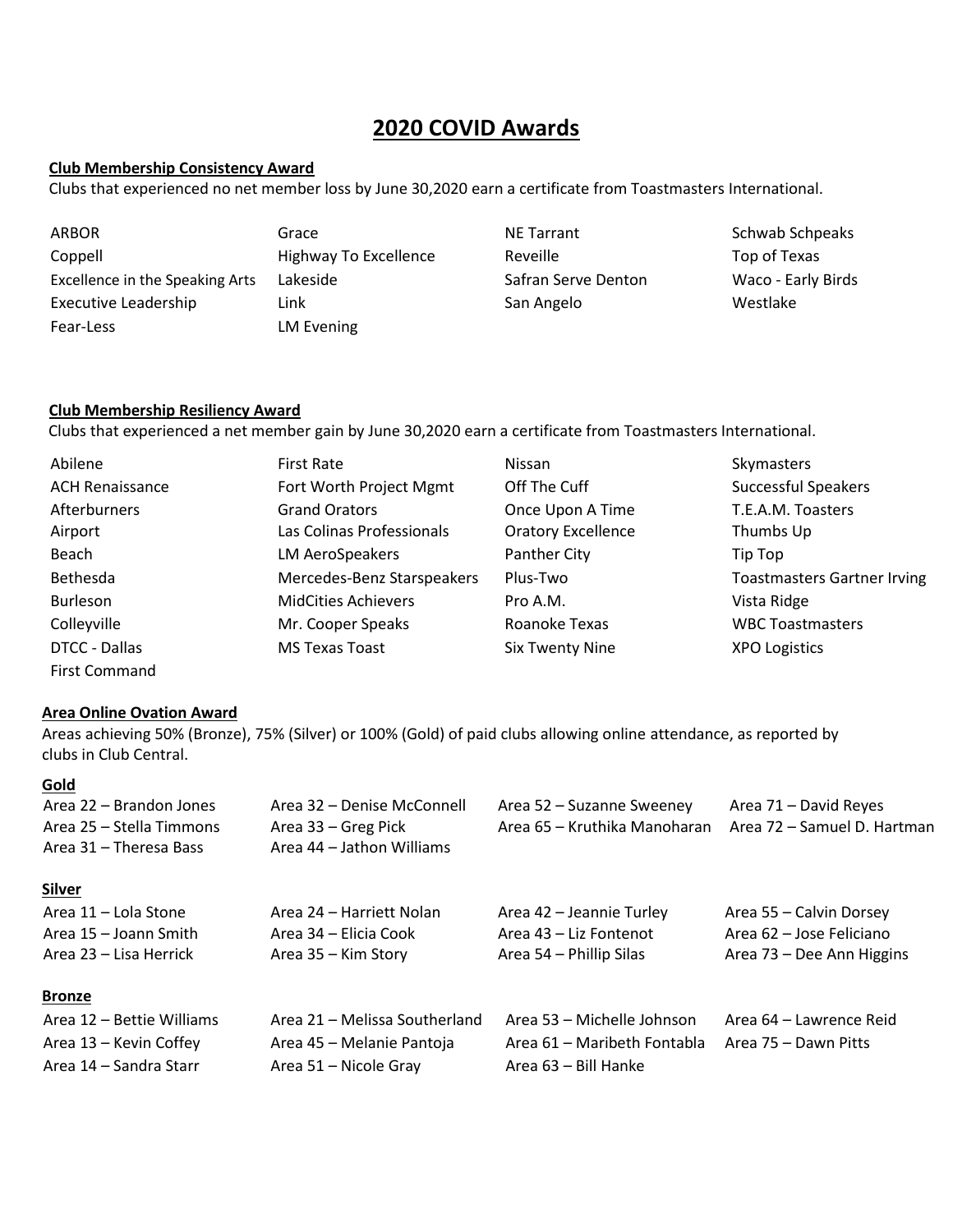# **2020 COVID Awards**

#### **Area Visiting Victor Award**

Area Directors who complete 100% of their second-round club visits by May 31, 2020 of all active and suspended clubs in their Area.

| Area 11 - Lola Stone      | Area 32 - Denise McConnell | Area 45 - Melanie Pantoja   | Area 63 - Bill Hanke         |
|---------------------------|----------------------------|-----------------------------|------------------------------|
| Area 12 - Bettie Williams | Area 33 – Greg Pick        | Area 52 - Suzanne Sweeney   | Area 64 - Lawrence Reid      |
| Area 13 - Kevin Coffey    | Area 34 - Elicia Cook      | Area 53 - Michelle Johnson  | Area 65 - Kruthika Manoharan |
| Area 14 - Sandra Starr    | Area 35 - Kim Story        | Area 54 – Phillip Silas     | Area 72 - Samuel D. Hartman  |
| Area 15 - Joann Smith     | Area 41 - Brenda Wilson    | Area 55 - Calvin Dorsey     | Area 73 – Dee Ann Higgins    |
| Area 22 - Brandon Jones   | Area 43 - Liz Fontenot     | Area 61 - Maribeth Fontabla | Area 74 - Curtis Holland     |
| Area 24 - Harriet Nolan   | Area 44 - Jathon Williams  | Area 62 - Jose Feliciano    | Area 75 - Dawn Pitts         |

#### **Division Online Ovation Award**

Divisions achieving 50% (Bronze), 75% (Silver) or 100% (Gold) of paid clubs allowing online attendance, as reported by clubs in Club Central.

# **Silver** Division B – Timothy Fields Division C – Jen Romaszewski **Bronze** Division A – Ninfa Flewitt **Division F** – Susan Thompson Division D – Chuck Mencke Division G – Amanda Vasquez Division E – Kelley Kukreja

#### **Division Paid Champion Award**

The top three Divisions with a net increase in paid clubs (as a percentage) calculated between May 1 to June 30,2020.

| Gold   | Division E - Kelley Kukreja              | 22.22% |
|--------|------------------------------------------|--------|
| Silver | Division G – Amanda Vasquez              | 13.33% |
|        | <b>Bronze</b> Division A - Ninfa Flewitt | 11.76% |

#### **Division Membership Payment Award**

The top three Divisions with a net increase in membership payments calculated between May 1 to June 30,2020, using April 30, 2020 as a base.

| Gold | Division A – Ninfa Flewitt                  | 7.98% |
|------|---------------------------------------------|-------|
|      | <b>Silver</b> Division $B -$ Timothy Fields | 7.66% |
|      | <b>Bronze</b> Division F - Kelley Kukreja   | 7.14% |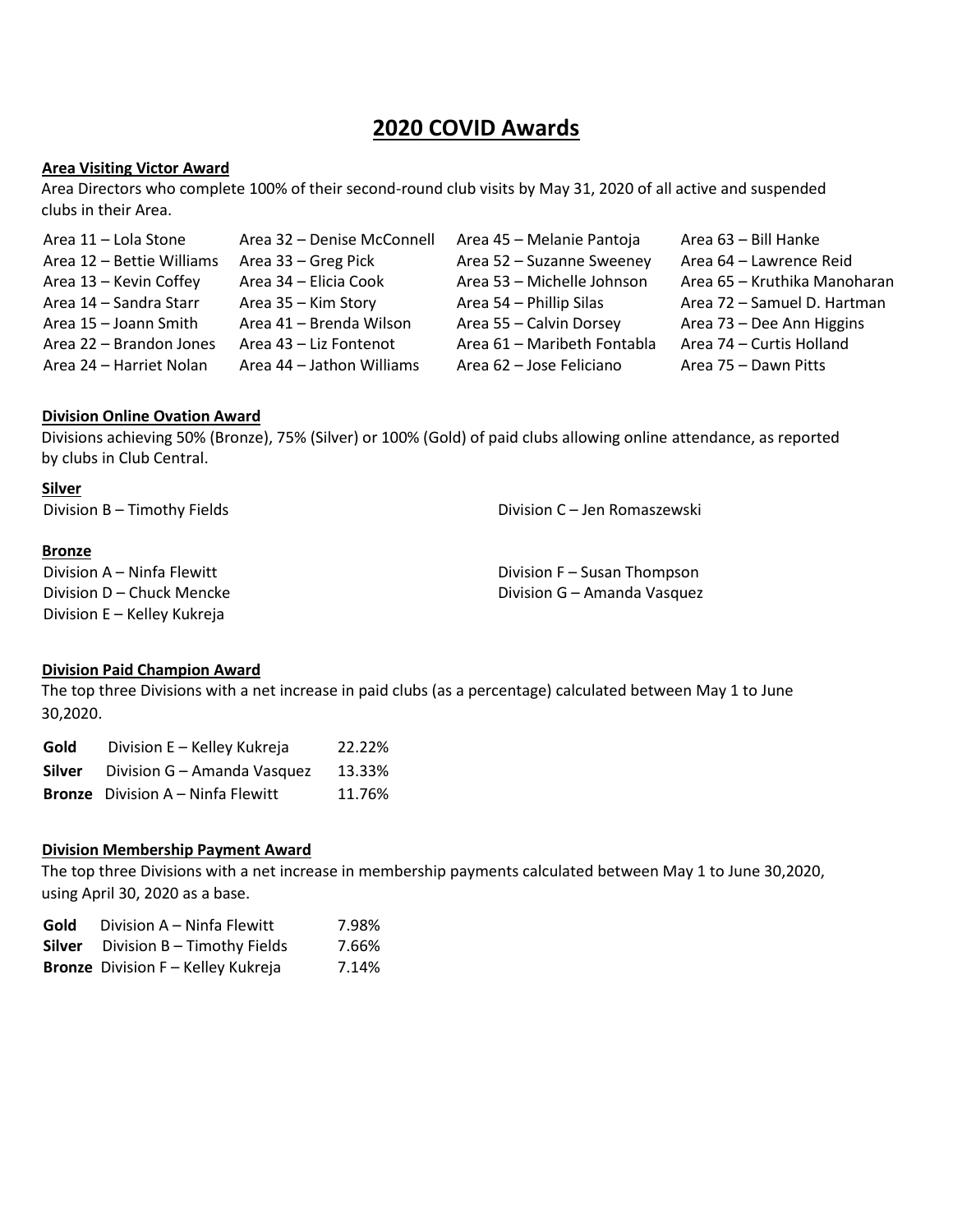# **2020 COVID Awards**

#### **District COVID Awards**

**District Online Ovation Award – Bronze** for achieving 50% of paid clubs allowing online attendance, as reported by club in Club Central.

**District Academia Athlete Award – Silver** for having the second greatest percentage increase in educational awards for the region calculated between May 1 and June 30, 2020.

**District Paid Champion Award – Bronze** for having the third greatest percentage increase in paid clubs for the region calculated between May 1 and June 30, 2020.

# **Distinguished Clubs**

#### **Distinguished Clubs 2019-2020**

| Las Colinas Professionals | <b>Oratory Excellence</b> | <b>Successful Speakers</b> |
|---------------------------|---------------------------|----------------------------|
| Microsoft Toasters 365    | Six Twenty Nine           | Vista Ridge                |

#### **Select Distinguished Clubs 2019-2020**

Thumbs Up United Communicators Waco Texas Toasters

#### **President's Distinguished Clubs 2019-2020**

| Abilene                                | Fear-Less                   | Off The Cuff                   |
|----------------------------------------|-----------------------------|--------------------------------|
| <b>ACH Renaissance</b>                 | <b>First Rate</b>           | Out On The Town                |
| Afterburners                           | <b>Flagship Speakers</b>    | Panther City                   |
| Airport                                | Flower Mound                | Plus-Two                       |
| <b>Alliance Networks</b>               | <b>Golden Triangle</b>      | Pro A.M.                       |
| <b>Allied Electronics Spellbinders</b> | <b>Grand Orators</b>        | Progressive Ldrs of Denton Cty |
| ARBOR                                  | Highway To Excellence       | Roanoke Texas                  |
| <b>Arlington Nooners</b>               | <i><u><b>Irving</b></u></i> | <b>Savvy Sayers</b>            |
| <b>Barrels and Banter</b>              | <b>Keller Communicators</b> | Skymasters                     |
| <b>Bethesda</b>                        | Lakeside                    | <b>Smiling Stars</b>           |
| <b>Burleson</b>                        | <b>LM AeroSpeakers</b>      | Something to Talk About        |
| Colleyville                            | Mercedes-Benz Starspeakers  | Southlake                      |
| <b>Connection Communicators</b>        | <b>MidCities Achievers</b>  | Tip Top                        |
| Crefmasters                            | Mr. Cooper Speaks           | <b>WBC Toastmasters</b>        |
| <b>Electric Toasters</b>               | Nissan                      | World Renowned Grand Prairie   |
| Executive Leadership                   |                             |                                |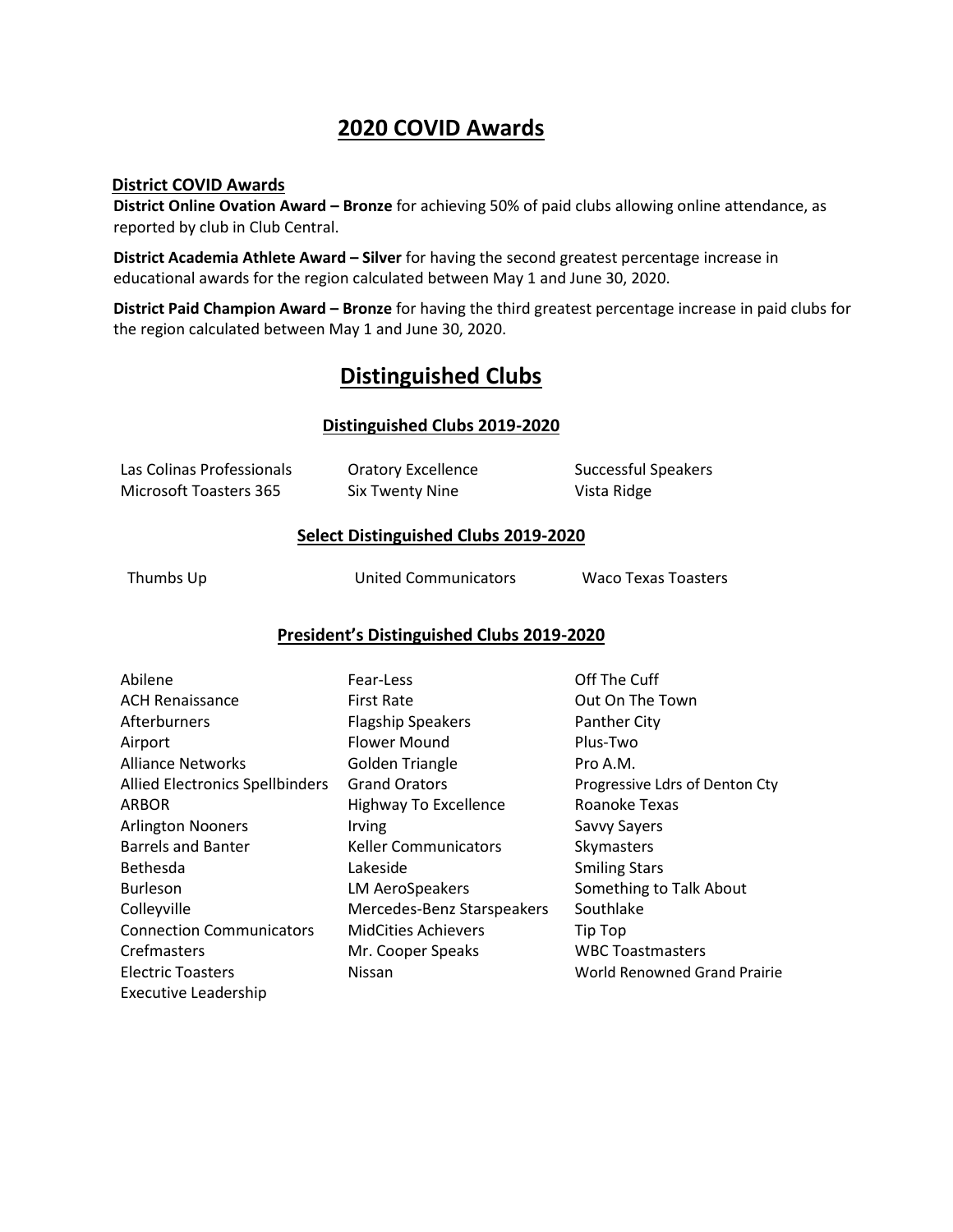# **District Awards**

#### **Kaizen Award**

District 25 recognizes clubs that have been **Distinguished or better for 3 years in a row\*.** This is a major accomplishment for a club. District 25 is proud to be able to recognize these clubs for their efforts both over the past year and in previous years.

\*Clubs that are **President's Distinguished 3 years in a row or longer** receive the prestigious **District 25 Director's Quality Award**, which is the highest award a club can receive from the District.

| <b>Club Name</b>                       |    | <b>Years</b> Club Name      | Years |
|----------------------------------------|----|-----------------------------|-------|
| <b>Allied Electronics Spellbinders</b> | 4  | Mercedes-Benz Starspeakers  | 4     |
| <b>Connection Communicators</b>        | 13 | Nissan                      | 8     |
| <b>Crefmasters</b>                     | 4  | <b>United Communicators</b> | 12    |
| <b>Executive Leadership</b>            | 4  | Waco Texas Toasters         | 4     |
| Golden Triangle                        | 6  |                             |       |

#### **District Director's Quality Award**

The District 25 Director's Quality Award recognizes clubs that are President's Distinguished over a continuous 3-year period. This is the highest-level award a club can receive from the District. The clubs that are able to achieve and maintain this level of excellence prove year after year their commitment to their members and to the organization by signing up new members and nurturing them through the educational program. District 25 is proud to honor these consistently high-achieving clubs.

| <b>Club Name</b>             |    | <b>Years</b> Club Name            | Years |
|------------------------------|----|-----------------------------------|-------|
| Abilene                      | 21 | Lakeside                          | 14    |
| Afterburners                 | 18 | <b>MidCities Achievers</b>        | 3     |
| Airport                      | 3  | Mr. Cooper Speaks                 |       |
| <b>Alliance Networks</b>     | 8  | Off The Cuff                      | 6     |
| <b>ARBOR</b>                 | 8  | Out On The Town                   | 3     |
| <b>Arlington Nooners</b>     | 20 | Plus-Two                          | 3     |
| <b>Barrels and Banter</b>    | 4  | Progressive Leaders of Denton Cty | 5     |
| <b>Bethesda</b>              | 8  | Roanoke Texas                     | 8     |
| <b>Electric Toasters</b>     | 3  | Savvy Sayers                      |       |
| <b>Flagship Speakers</b>     | 3  | <b>Smiling Stars</b>              | 3     |
| <b>Flower Mound</b>          | 6  | Something to Talk About           | 4     |
| <b>Highway To Excellence</b> |    | Southlake                         | 13    |
| Irving                       | 6  | <b>WBC Toastmasters</b>           | 6     |
| <b>Keller Communicators</b>  | 5  | World Renowned Grand Prairie      | 4     |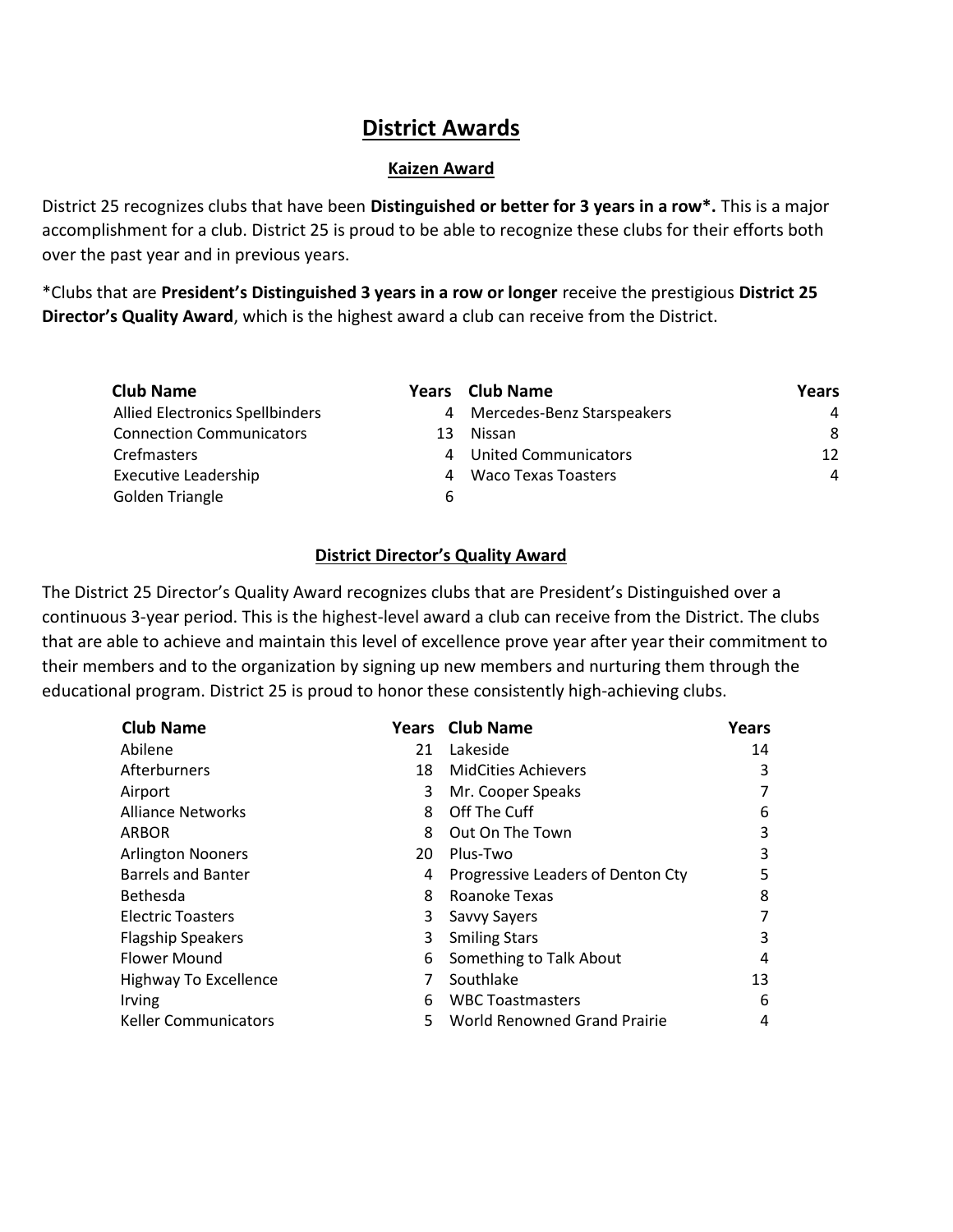# **Distinguished Areas and Divisions**

## **Distinguished Areas 2019-2020**

Area 14 - Sandra Starr Area 32 - Denise McConnell Area 53 - Michelle Johnson Area 61 - Maribeth Fontabla Area 72 – Samuel D Hartman

#### **Select Distinguished Areas 2019-2020**

Area 31 - Theresa Bass Area 34 - Elicia Cook Area 73 - Dee Ann Higgins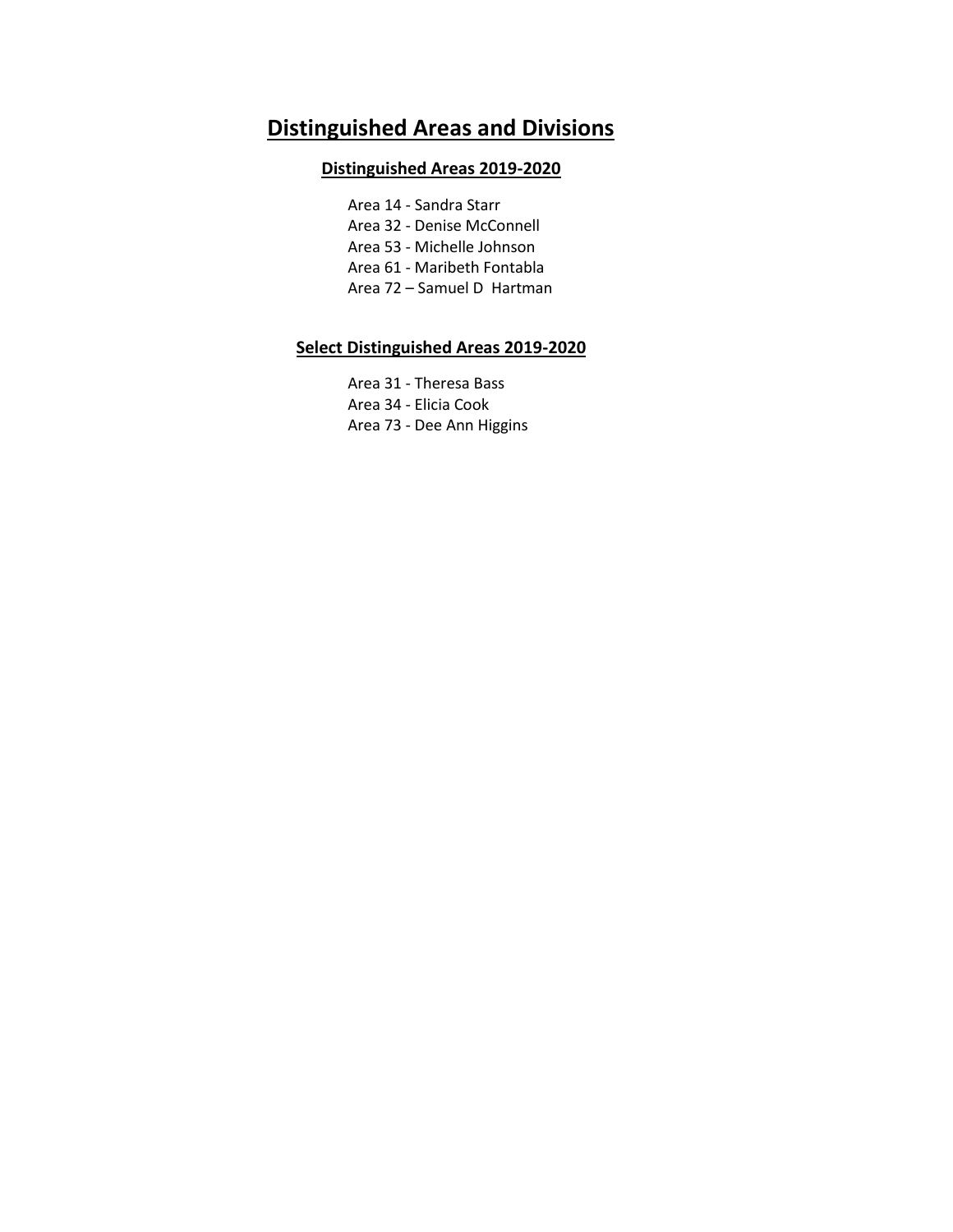# **Special Recognition Awards**

# **District Director's Service Award**

This award honors a District 25 member whose dedication to service, loyalty to the district, and adherence to the Toastmasters Promise provided outstanding leadership, inspiring others to excel.

# **Raise the Roof Award**

This award recognizes a member who committed to celebrating opportunities and helping others which resulted in benefits for themselves and their fellow members.

# **Area Director of the Year**

This award recognizes an area director whose dedication, commitment and area team significantly contributed to district goal achievements.

# **Division Director of the Year**

This award recognizes a division director for outstanding performance in membership building and retention, club extension, education/training, leadership and other areas critical to district success.

# **Toastmaster of the Year**

This award recognizes the Toastmaster whose dedication, commitment and efforts significantly contributed towards achieving the goals and mission of the district and who best exemplifies the values of Toastmasters International: integrity, respect, service and excellence. This honoree exemplifies the true mean of Toastmasters.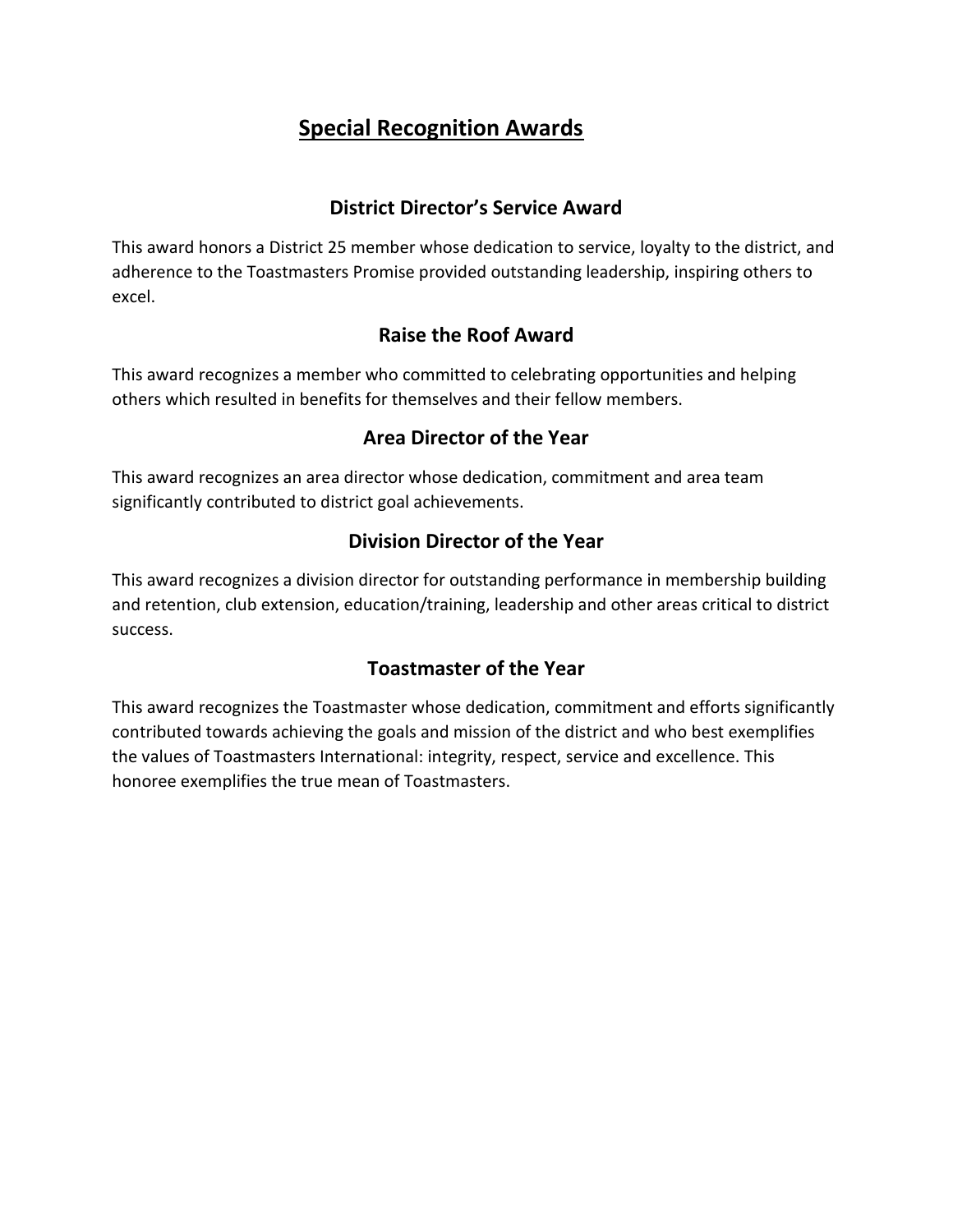**Thanks to ….**

# **2019-2020**

# **Awards Banquet Committee**

**Co-Chairs**

**Jill Morrison**

# **Joyce Trimble**

Elicia Cook

Larry Core

Jesse Ford

Robi Ley

Chuck Mencke

Diana Patton

Lawrence Reid

Lola Stone

Laura Stewart, Graphic Artist, Lone Star Graphic Designs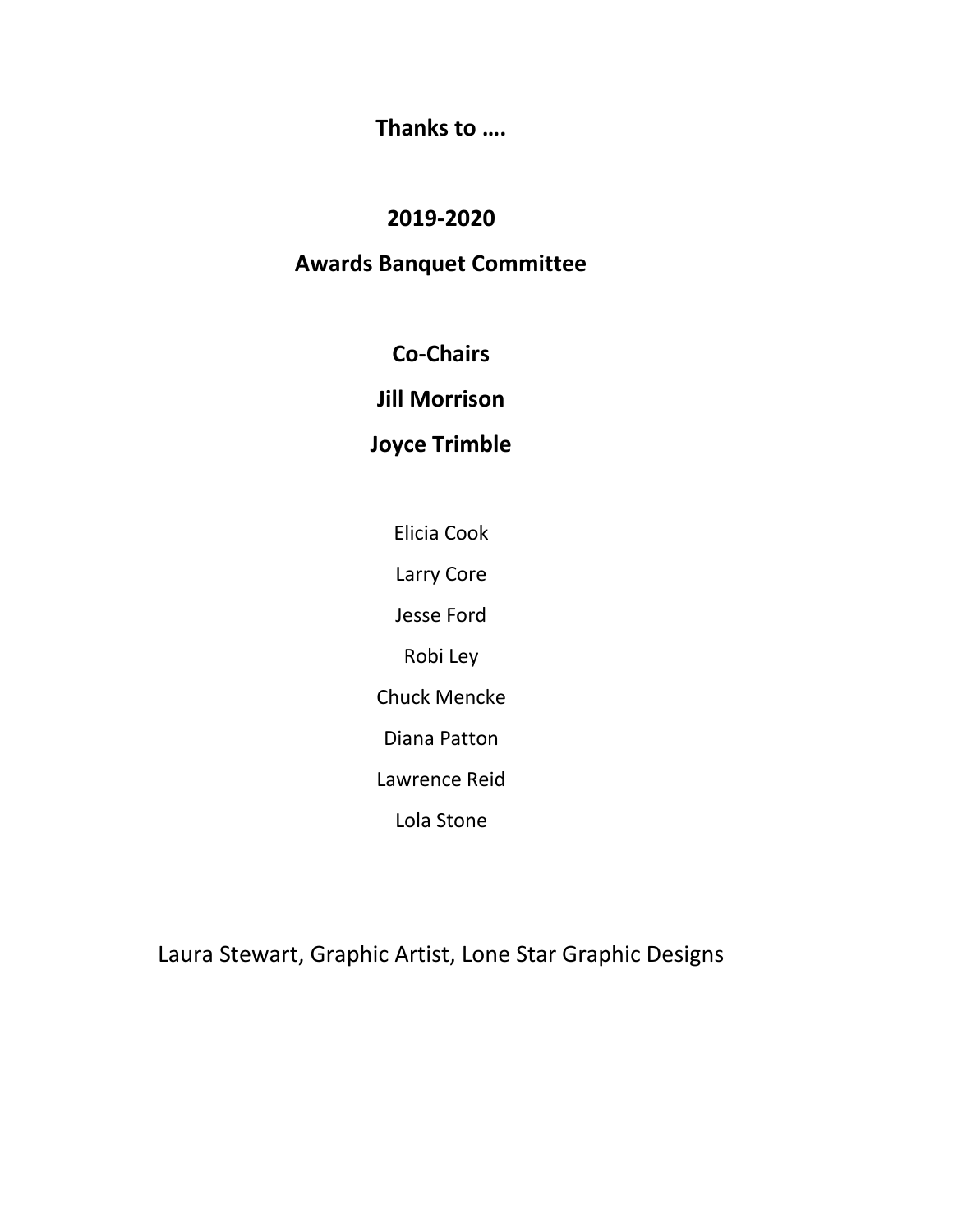# **District 25 Clubs 2019-2020**

FAA Toastmaster MLCC Toastmasters SPEAK UNITED

AAFCU Flying Toasters **Fear-Less<sup>\*\*</sup>** Fear-Less<sup>\*\*</sup> Mr. Cooper Speaks Speak Speak With Success Abilene **FHLB Dallas** FHLB Dallas **FHLB Dallas** MS Texas Toast Speaking for Change ACH Renaissance **First Command** First Command **Nationstar Inspires** Speaking with Class Afterburners **Eirst Rate Matemage Speakup New Life** NCTCOG Toastmasters Speakup New Life Airport **Example 20 Tana 12 Tana 12 Tana 12 Tana 12 Tana 12 Tana 12 Tana 12 Tana 12 Tana 12 Tana 12 Tana 12 Tana 12 Tana 12 Tana 12 Tana 12 Tana 12 Tana 12 Tana 12 Tana 12 Tana 12 Tana 12 Tana 12 Tana 12 Tana 12 Tana 12 Ta** Alliance Networks Flagship Speakers NEC Toastmasters Successful Speakers Allied Electronics Spellbinders **Flower Mound** Nissan Nissan Swesters Swesters Amon Carter Orators FMC Flow Masters North Texas T.E.A.M. Toasters ARBOR Fort Worth Project Management Northwest Tarrant Talk Blue Arlington Nooners **Freddie Mac Voices** Communication Cuff the Cuff Tarrant County ART Talkmasters GM Financial Burnett Oh Thank Heaven TCU Barrels and Banter GMFinancial Once Upon a Time Texas Toast Baylor Orators **Solution Constructs** Golden Triangle Constructs Construct Construct Constructs Construct Oratory Excellence Thumbs Up **Beach** Grace Grace Grace **Out on the Town** Tip Top Bell Helicopter **Example 2** Community Grand Orators **Panther City** Panther City **Panther City** Toast the Blues Bethesda **Eart of Texas Bridge Gappers** Parkway **Parkway Toastmaster Gartner Irving\*\*** BNSF Expressed **Expressed Highway to Excellence** Plus-Two **Plus-Two Profile and Toastmasters of Instruction** BNSF Toastmasters **Example 20 Foat Strates Hunger Helpers** Power Communicators **Power Communicators** ToastStop Burleson ICE BREAKERS Pro A.M. Top Flight Caliber **Inner Voice Inner Voice Progressive Leaders of Denton County** Top Notch - TNT Can-Do Crew **Internal Provident Contains Contains Project Managers & Systems Engineers** Top of Texas Centex Clearly Speaking The COS Centex Clearly Speaking IT EGOS Centex Clearly Speaking Truckin' Circle of Excellence **State Communicators** Jacobs - Fort Worth **Region 6** Region 6 United Communicators Clearly Speaking **Clearly Speaking** Clearly Speaking Revelle Communicators Reveille Communicators Revelle Cleburne Lakeside Roanoke Texas UNTHSC Toastmasters COFfee Toasters Las Colinas Communicators Sabre Classic USB Texas Toast Colleyville **Colleyville** Colinas Colinas Professionals **Safran Serve Denton\*\*** VARIDESK Connection Communicators Leaders-Speakers of Tomorrow San Angelo State Verbal Eyes Coppell Savvy Sayers (State State School of Savvy Sayers Savvy Sayers Savvy Sayers Savy Sayers School of State Ridge Cowtown **Communist Communist Communist Communist Communist Communist Communist Communist Communist Communist Communist Communist Communist Communist Communist Communist Communist Communist Communist Communist Communist Com** Crefmasters **Cream Community Community Cream Community** Crefmasters Crefmasters Waco - Early Birds Dallas GAC **Shining Stars Community Community** Community Community Shining Stars Shining Stars Waco Texas Toasters Denton **LM Executive Communicators** Siemens Arlington/Grand Prairie WBC Toastmasters DG Toastmasters **Longhorn Signet Jewelers** Signet Jewelers Weatherford Do-Gooder Hill **Suite According Main Street Speakers** Six Twenty Nine Six Twenty Nine Wells Fargo Dallas/Ft. Worth DTCC Dallas\*\* Mansfield Sunrise Skymasters Westlake Dyess Mercedes-Benz Financial Services Smiling Stars Wichita Falls Electric Toasters Microsoft Toasters 365 Soapbox Heroes World Renowned Grand Prairie Energizers MidCities Achievers Something to Talk about WP FTW Excellence in the Speaking Arts **Mindful Masters\*\*** Southlake Southlake XPO Logistics Executive Leadership Mitchell Confident Communicators Southlake Saturday Zillow Group

\*\* - Chartered 2019-2020